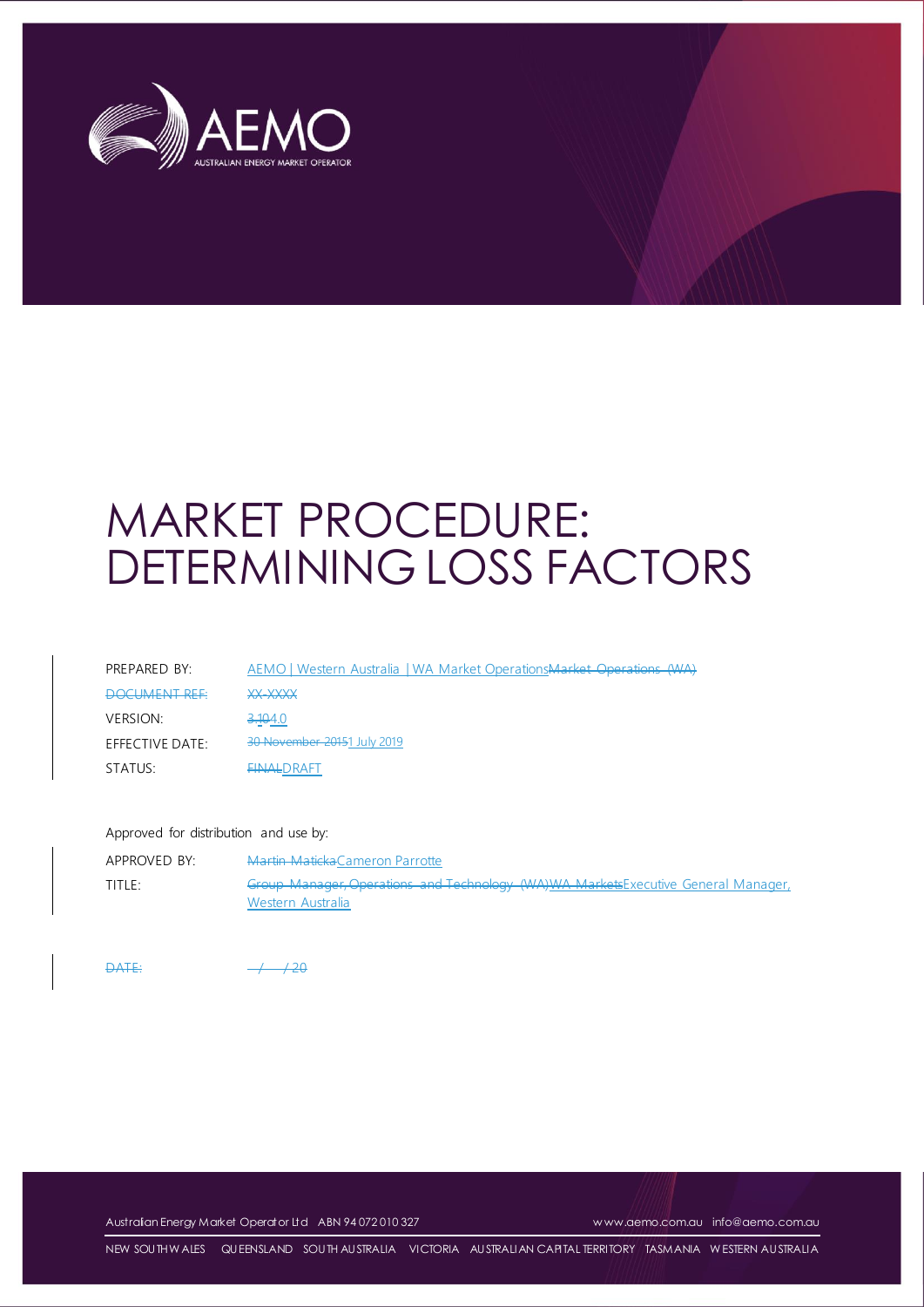

# **VERSION RELEASE HISTORY**

| Version | Effective Date    | Summary of Changes                                                                                                                                                                                                                                                                                                                                                           |  |  |
|---------|-------------------|------------------------------------------------------------------------------------------------------------------------------------------------------------------------------------------------------------------------------------------------------------------------------------------------------------------------------------------------------------------------------|--|--|
| 1.0     | 21 September 2006 | Market Procedure for Determining Loss Factors                                                                                                                                                                                                                                                                                                                                |  |  |
| 2.0     | 20 May 2013       | Amendments to Market Procedure resulting from PC_2012_09                                                                                                                                                                                                                                                                                                                     |  |  |
| 3.0     | 30 November 2015  | Changes resulting from the transfer of functions from the IMO to AEMO                                                                                                                                                                                                                                                                                                        |  |  |
| 4.0     | 1 July 2019       | Changes reflecting:<br>the Procedure Change Proposal AEPC 2019 06 related to the Rule<br>Change Proposal RC 2014 06: Removal of Resource Plans and<br>Dispatchable Loads;<br>Western Power's fourth access arrangement;<br>$\bullet$<br>the inclusion of WEM Rule references for increased accessibility; and<br>administrative improvements, including an updated template. |  |  |

 $\overline{1}$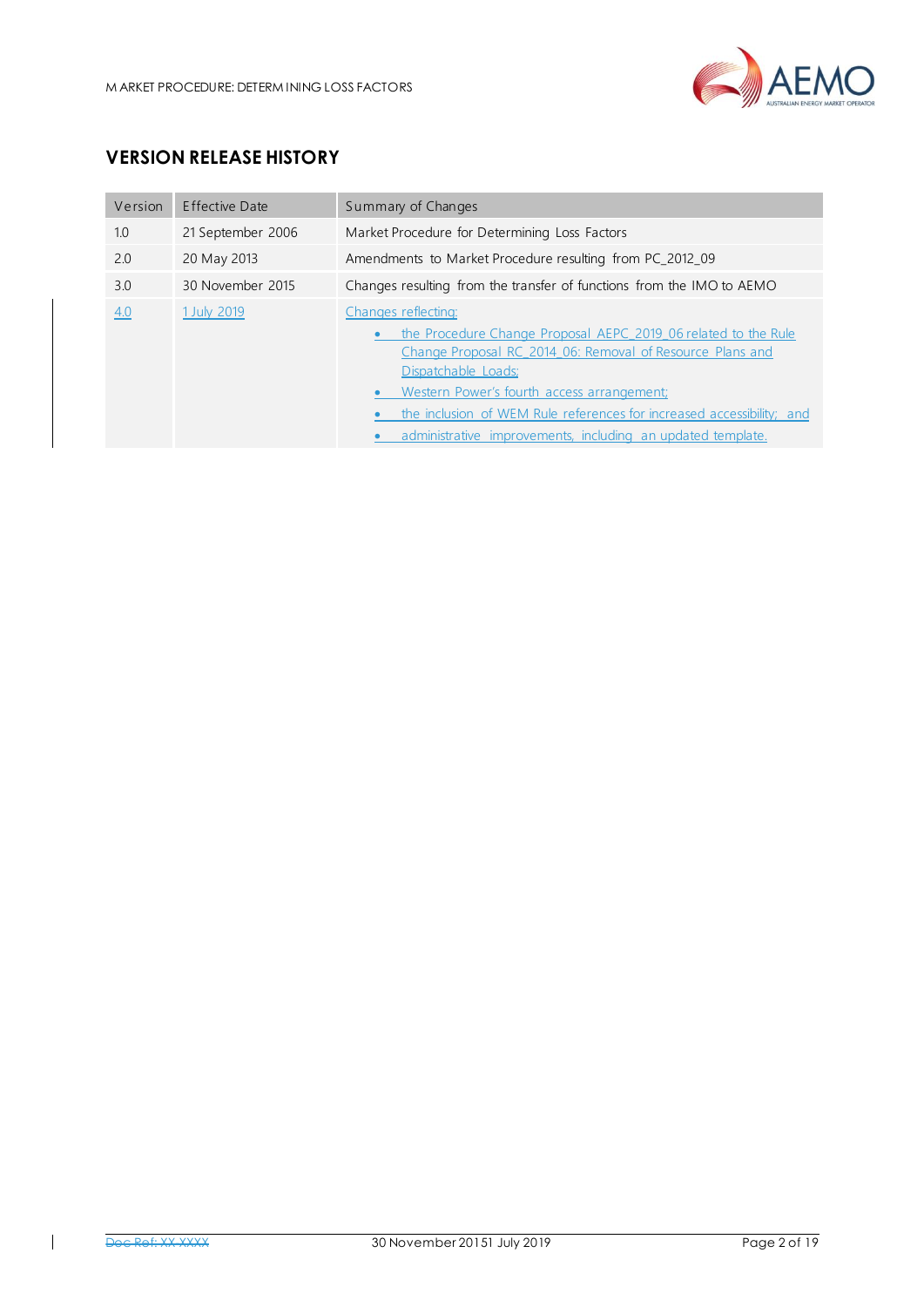

## **CONTENTS**

|             | <b>INTRODUCTION</b>                                               | 4  |
|-------------|-------------------------------------------------------------------|----|
| 1.1.        | Purpose and scope                                                 | 4  |
| 1.2.        | Definitions and interpretation                                    | 4  |
| 1.3.        | Interpretation                                                    | 6  |
| 1.4.        | Related documents                                                 | 6  |
|             | DETERMINATION AND PROVISION OF LOSS FACTORS                       | 6  |
| 2.1.        | Assignment of Connection Points to Loss Factor Classes            | 6  |
| 2.2.        | <b>Annual recalculation of Loss Factors</b>                       |    |
| 2.3.        | Creation of new Loss Factor Classes                               | 8  |
| 2.4.        | Reassessment of Loss Factors                                      | 8  |
| <u>2.5.</u> | Failure to provide Loss Factors                                   | 11 |
|             | LOSS FACTOR CLASSIFICATION SYSTEMS [CLAUSE 2.27.4]                | 11 |
| 3.1         | Transmission Loss Factor Classes - Western Power                  | 11 |
| 3.2.        | Distribution Loss Factor Classes - Western Power                  | 12 |
|             | LOSS FACTOR CALCULATION METHODOLOGIES                             | 14 |
| 4.1.        | Transmission Loss Factor Methodology - Western Power              | 14 |
| 4.2.        | Distribution Loss Factor Methodology - Western Power              | 16 |
|             | DOCUMENTATION, PROCESS CHANGE AND REVIEW                          | 18 |
| 5.1.        | Documentation requirements                                        | 18 |
| 5.2.        | Changes to a Network Operator's Loss Factor calculation processes | 18 |
| 5.3.        | AEMO review of Loss Factor calculation processes                  | 19 |

 $\mathbf I$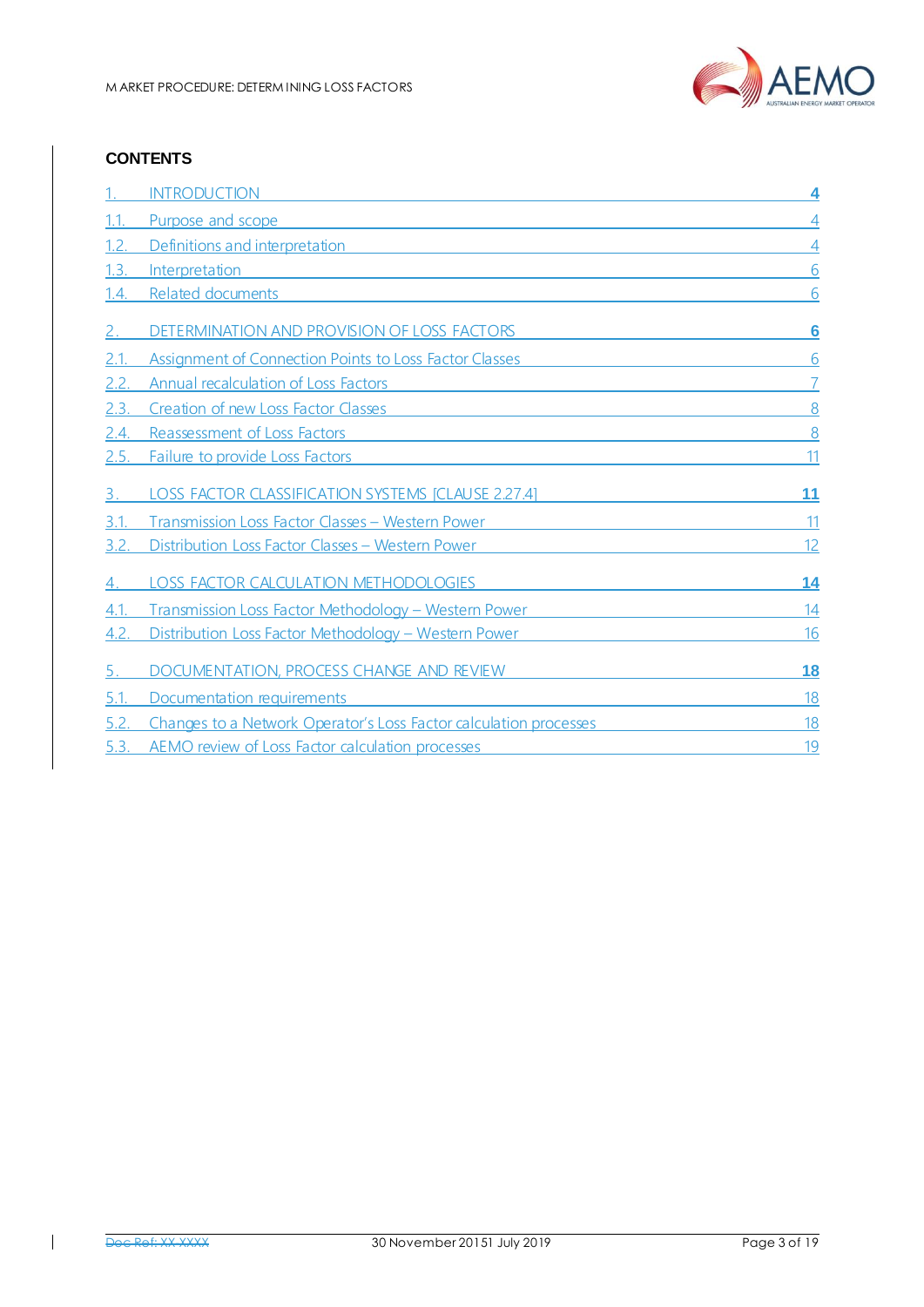<span id="page-3-1"></span>

# <span id="page-3-0"></span>**1. INTRODUCTION**

## **1.1. Relationship with the Market RulesPurpose and scope**

- 1.1.1. This is the Market Market Procedure for for Determining Loss Factors (Procedure) (Procedure) is made in accordance with under clause 2.27.17 of the Wholesale Electricity Market (WEM) Rules (Market Rules).
- 1.1.2. This Procedure has effect only for the purposes set out in the WEM Rules and the WEM Rules prevail over these Procedures to the extent of any inconsistency.
- 1.1.3. The purpose of t<sub>r</sub> This Procedure is to describe outlines the standards, methodologies, classification systems and procedures to be used by all Network Operators in determining Loss Factors.
- 1.1.4. A Network Operator is not required to comply with obligations prescribed in section 5 of this Procedure if it has no Required Connection Points.
- 1.1.5. In this Procedure where obligations are conferred on a Rule Participant that Rule Participant must comply with the relevant obligations in accordance with clauses 2.9.7, 2.9.7A, 2.9.7B, 2.9.7C and 2.9.8 of the WEM Rules, as applicable.
- 1.1.2.1.1.6. Reference to particular WEM Market Rules within the Procedure in bold and square brackets **[cClause XX]** are current as of 20 May 2013. These references are included for convenience only and are not part of this Procedure.
- <span id="page-3-2"></span>**1.2. Definitions and interpretation**
- **1.2. Purpose of this Procedure**
- 1.2.1. This Procedure outlines the standards, methodologies, classification systems and procedures to be used in determining Loss Factors.
- **1.3. Application of this Procedure**
- 1.3.1. In this Procedure where obligations are conferred on a Rule Participant that Rule Participant must comply with the relevant obligations in accordance with clauses 2.9.6, 2.9.7 and 2.9.8 of the Market Rules, as applicable.
- 1.3.2. A Network Operator is not required to comply with obligations prescribed in section 5 of this Procedure if it has no Required Connection Points.

#### **1.4. Associated Market Procedures**

- 1.4.1. The following AEMO Market Procedure is associated with theis Procedure:
- (a) Notices and Communications.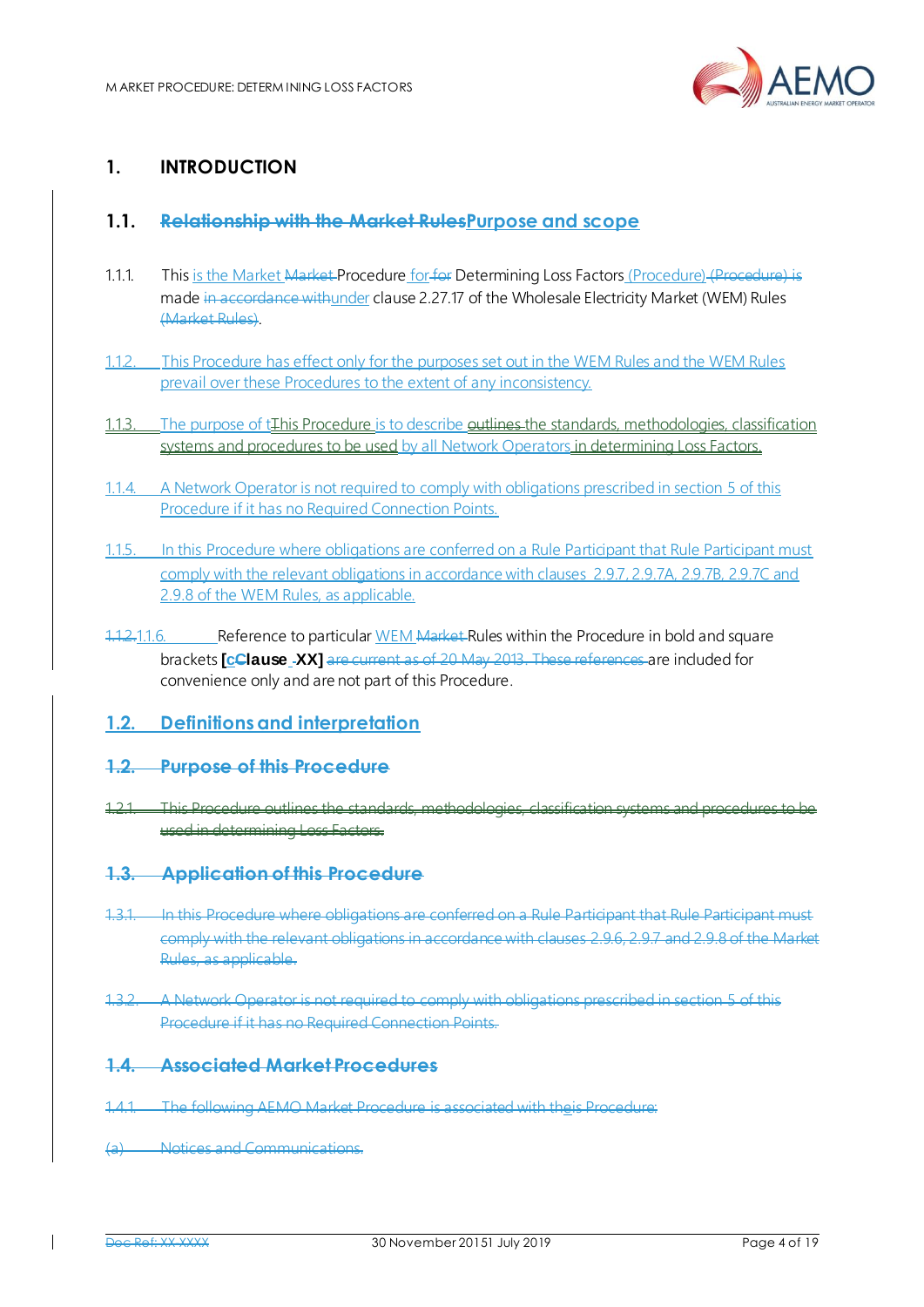

| Terms defined in the WEM Rules have the same meanings in this Procedure unless otherwise |  |  |  |
|------------------------------------------------------------------------------------------|--|--|--|
| specified in this clause.                                                                |  |  |  |

The words, phrases and abbreviations in the table below have the meanings set out opposite them in the table when used in this Procedure.

| Term                             | Definition                                                                                                                                                                                                                                                                                                                                                                                                                                                                                                                                                        |
|----------------------------------|-------------------------------------------------------------------------------------------------------------------------------------------------------------------------------------------------------------------------------------------------------------------------------------------------------------------------------------------------------------------------------------------------------------------------------------------------------------------------------------------------------------------------------------------------------------------|
| Access Contract                  | Has the meaning given to it in the Electricity Networks Access Code 2004.                                                                                                                                                                                                                                                                                                                                                                                                                                                                                         |
| Applicable Reference<br>Service  | The subset of Reference Services that are offered by Western Power for the purposes<br>of providing access to the Western Power Network, and documented in Western<br>Power's access arrangement as approved by the Economic Regulation Authority and<br>in effect at the time.                                                                                                                                                                                                                                                                                   |
| Connection Point                 | Has the meaning given to it in the Electricity Networks Access Code 2004. Typically<br>each Connection Point in the WEM is identified by a National Meter Identifier (NMI),<br>but in some cases Western Power may treat a number of NMIs as a single logical<br>Connection Point in an Access Contract. This means that a Connection Point as<br>defined by Western Power may relate to several Loads in the WEM (each identified by<br>a NMI) or to several Scheduled Generators or Non-Scheduled Generators (each of<br>which may relate to one or more NMIs). |
| Distribution System              | Has the meaning given to it in the Electricity Networks Access Code 2004.                                                                                                                                                                                                                                                                                                                                                                                                                                                                                         |
| <b>DLF</b>                       | Means Distribution Loss Factor.                                                                                                                                                                                                                                                                                                                                                                                                                                                                                                                                   |
| DLF Analysis Period              | In respect of the annual recalculation of Distribution Loss Factors, the 12 month period<br>ending on 31 December of the year immediately prior to the 1 June deadline by which<br>the recalculated Distribution Loss Factors must be provided to AEMO.                                                                                                                                                                                                                                                                                                           |
| <b>DLF Class</b>                 | Means Distribution Loss Factor Class.                                                                                                                                                                                                                                                                                                                                                                                                                                                                                                                             |
| Entry Point                      | Has the meaning given to it in the Electricity Networks Access Code 2004.                                                                                                                                                                                                                                                                                                                                                                                                                                                                                         |
| Exit Point                       | Has the meaning given to it in the Electricity Networks Access Code 2004.                                                                                                                                                                                                                                                                                                                                                                                                                                                                                         |
| Market Operations                | The group within AEMO responsible for day to day administration of Loss Factors.<br>Contact details for Market Operations (WA) are available on the Market Web Site.                                                                                                                                                                                                                                                                                                                                                                                              |
| Peak Consumption                 | Means the Contracted Maximum Demand (CMD) for an Exit Point declared in an<br>Access Contract, or where no CMD is declared, it means the peak demand that is likely<br>to occur at an exit point over a 12 month period as determined by the Network<br>Operator, acting as a reasonable and prudent person.                                                                                                                                                                                                                                                      |
| Pricing Zone                     | A grouping of several Substations based on their location, as defined in the 'Price List'<br>for the relevant year and documented in Western Power's access arrangement as<br>approved by the Economic Regulation Authority and in effect at the time approved by<br>the Economic Regulation Authority from time to time.                                                                                                                                                                                                                                         |
| Reference Service                | Has the meaning given to it in the Electricity Networks Access Code 2004.                                                                                                                                                                                                                                                                                                                                                                                                                                                                                         |
| Registered Market<br>Participant | In respect of a Required Connection Point, the Market Participant to which the Facility<br>connected at that Connection Point is registered.                                                                                                                                                                                                                                                                                                                                                                                                                      |
| Required Connection<br>Point     | In respect of a Network Operator, a Connection Point in the Network Operator's<br>Network identified under clause 2.27.1(a) of the WEMMarket Rules, for which the<br>Network Operator must determine a Loss Factor.                                                                                                                                                                                                                                                                                                                                               |
| Substation                       | Means a network facility the network equipment at which lines are switched for<br>operational purposes, and which may include one or more transformers so that some<br>connected lines operate at different nominal voltages to others. Substations are<br>identified in the SWIS by a Transmission Node Identifier (TNI).                                                                                                                                                                                                                                        |
| TLF                              | Means Transmission Loss Factor.                                                                                                                                                                                                                                                                                                                                                                                                                                                                                                                                   |

 $\mathsf{l}$ 

 $\overline{\phantom{a}}$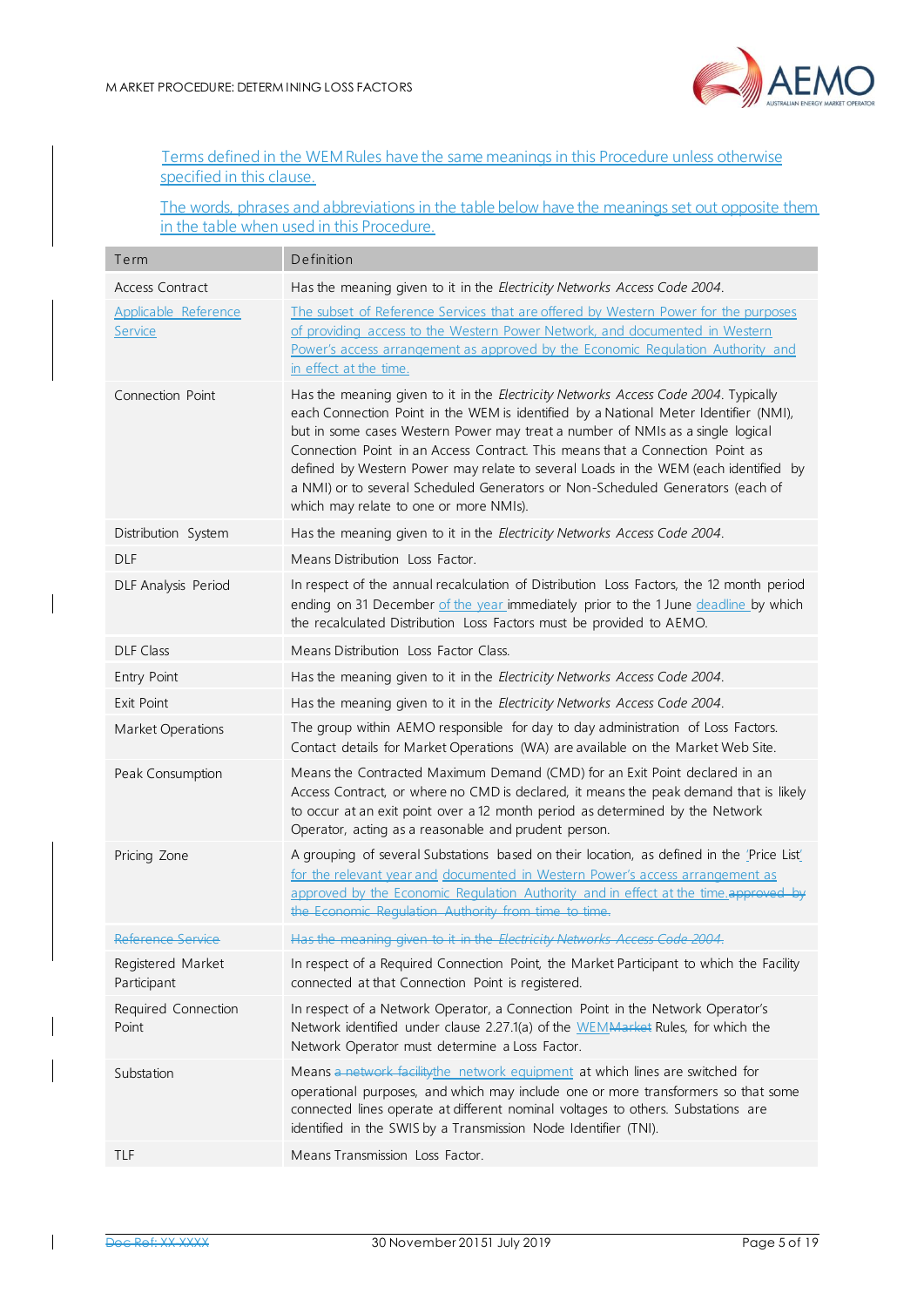

| Term                                    | Definition                                                                                                                                                                                                                                                              |
|-----------------------------------------|-------------------------------------------------------------------------------------------------------------------------------------------------------------------------------------------------------------------------------------------------------------------------|
| <b>TLF Analysis Period</b>              | In respect of the annual recalculation of Transmission Loss Factors, the 12 month<br>period ending on the last day of February of the year immediately prior to the 1 June<br>deadline by which the recalculated Transmission Loss Factors must be provided to<br>AEMO. |
| TLF Calculation Program                 | Means an appropriate industry standard package used by a Network Operator to<br>calculate Transmission Loss Factors.                                                                                                                                                    |
| <b>TLF Class</b>                        | Means Transmission Loss Factor Class.                                                                                                                                                                                                                                   |
| Total Losses                            | Means the total kWh losses from Western Power's distribution system over a DLF<br>Analysis Period, used by Western Power in the calculation of DLFs for its Required<br>Connection Points.                                                                              |
| <b>Total Sales</b>                      | Means the total net kWh consumption from Western Power's distribution system over<br>a DLF Analysis Period, used by Western Power in the calculation of DLFs for its<br>Required Connection Points.                                                                     |
| Transmission SWIN<br>Average TLF Class  | Means the TLF Class defined for the transmission system as a whole.                                                                                                                                                                                                     |
| Transmission System                     | Has the meaning given to it in the Electricity Networks Access Code 2004.                                                                                                                                                                                               |
| Transmission Urban<br>Average TLF Class | Means the TLF Class defined for the group of Substations assigned to the 'Urban' and<br>'CBD' Pricing Zones.                                                                                                                                                            |
| Zone Substation                         | Means a Substation connecting the <i>t</i> Fransmission and <i>d</i> Distribution System.                                                                                                                                                                               |

# <span id="page-5-0"></span>**1.3. Interpretation**

1.3.1. The following principles of interpretation apply to this Procedure unless otherwise expressly indicated:

a) references to time are references to Australian Western Standard Time;

- b) terms that are capitalised, but not defined in this Procedure, have the meaning given in the WEM Rules:
- c) to the extent that this Procedure is inconsistent with the WEM Rules, the WEM Rules prevail to the extent of the inconsistency;
- d) a reference to the WEM Rules or Market Procedures includes any associated forms required or contemplated by the WEM Rules or Market Procedures; and
- e) words expressed in the singular include the plural and vice versa.

# <span id="page-5-1"></span>**1.4. Related documents**

1.4.1. The following Market Procedure (available on the Market Web Site<sup>1</sup>) provides background information to this Procedure:

(a) Market Procedure: Notices and Communications;

# <span id="page-5-2"></span>**2. DETERMINATION AND PROVISION OF LOSS FACTORS**

# <span id="page-5-3"></span>**2.1. Assignment of Connection Points to Loss Factor Classes**

-

<sup>1</sup> Available a[t http://aemo.com.au/Electricity/Wholesale-Electricity-Market-WEM/Procedures.](http://aemo.com.au/Electricity/Wholesale-Electricity-Market-WEM/Procedures)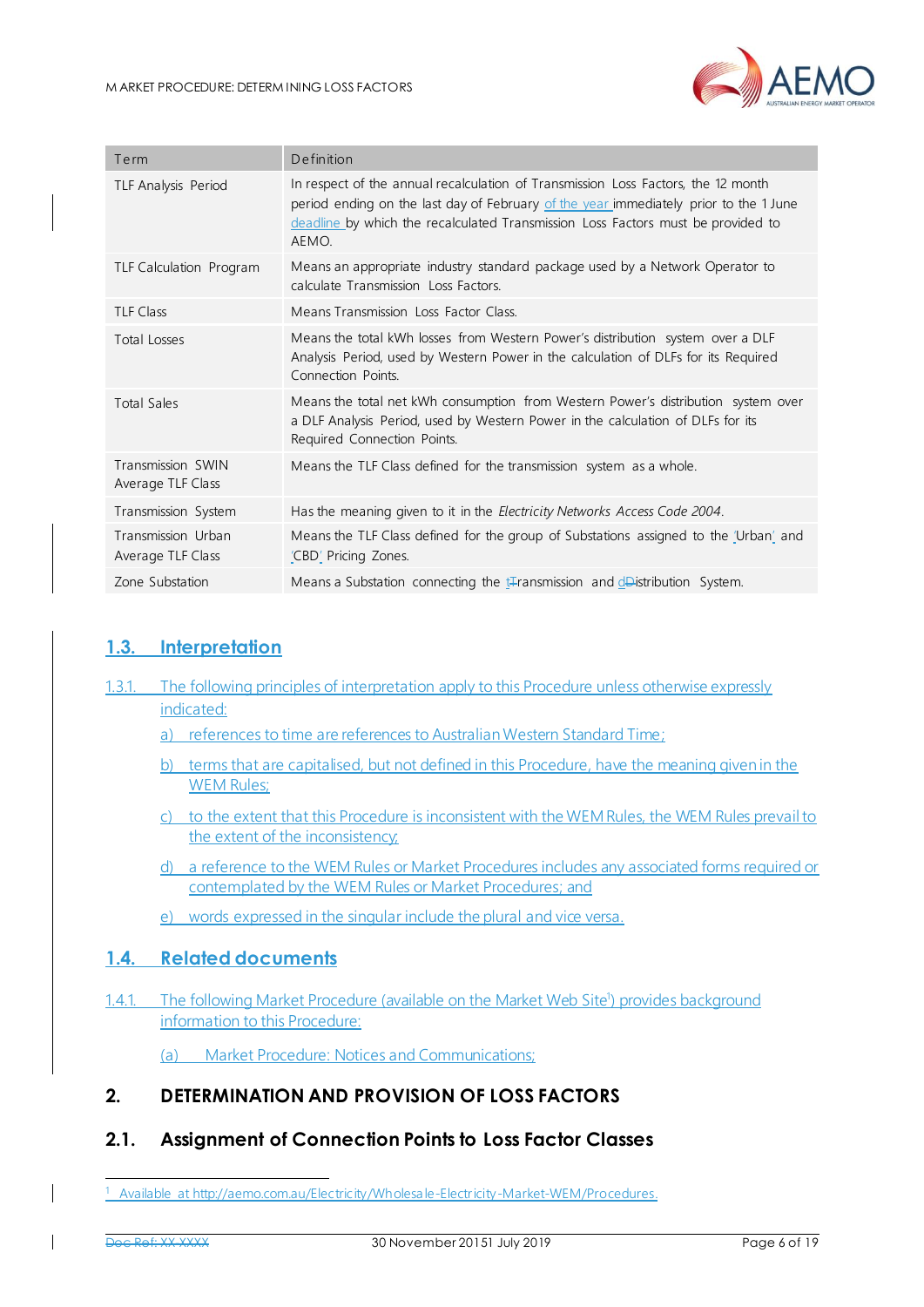

- 2.1.1. When a Network Operator becomes aware of a new Required Connection Point in its Network (including a Connection Point for a Non-Dispatchable Load that is upgraded from basic to interval metering), the Network Operator must, as soon as practicable but before the information is required for use in calculations under the WEMMarket Rules:
	- (a) determine the Transmission Loss Factor Class (TLF Class) and Distribution Loss Factor Class (DLF Class) for the Required Connection Point in accordance with the classification system prescribed for that Network Operator in section 3 of this Procedure; [C clause 2.27.12]; and
	- (b) provide to AEMO and the Registered Market Participant:
		- (i) the Loss Factor Classes for the Required Connection Point; and
		- (ii) the Trading Day from which the Loss Factor Classes will have effect.  $[cc]$  [celause 2.27.14]
- 2.1.2. When a change occurs to a Required Connection Point that might alter its applicable Loss Factor Classes, the Network Operator must, as soon as practicable but before the information is required for use in calculations under the MarketWEM Rules:
	- (a) re-determine the Loss Factor Classes for the Required Connection Point in accordance with the classification system prescribed for that Network Operator in section 3 of this Procedure  $[c$ Clause 2.27.13]; and
	- (b) if the re-determination results in a change to the TLF Class or DLF Class, provide to AEMO and the Registered Market Participant:
		- (i) the new TLF Class or DLF Class (as applicable) for the Required Connection Point; and
		- (ii) the Trading Day from which the new Loss Factor Class will have effect, which must as far as practicable reflect the time of the change that triggered the re-determination. [celause 2.27.14]
- 2.1.3. When a Network Operator becomes aware of a change of Registered Market Participant for a Required Connection Point, the Network Operator must as soon as practicable provide to the new Registered Market Participant the Loss Factor Classes for the Required Connection Point.

## <span id="page-6-0"></span>**2.2. Annual recalculation of Loss Factors**

- 2.2.1. Each year by 1 June each Network Operator must:
	- (a) identify and document any changes to the list of Applicable Reference Services together with the associated Loss Factor Class as applicable:
	- $(a)(b)$  recalculate the Loss Factors for its Required Connection Points, in accordance with the methodology prescribed for that Network Operator in section 44 of this Procedure; and
	- $(b)(c)$  provide by email to Market Operations  $(WA)$ :
		- (i) updated Transmission Loss Factors (TLFs) and Distribution Loss Factors (DLFs) as applicable for each Loss Factor Class in the Network Operator's classification system  $[c$ Clause 2.27.6]; and
		- (ii) a written explanation of any change of more than 0.025 between an updated TLF or DLF and the previous value assigned to that Loss Factor Class.
- 2.2.2. Within two Business Days after receiving the updated TLFs and DLFs from a Network Operator under step 2.2.1(c) 2.2.1(b), AEMO must publish on the Market Web Site:

(a) the list of Applicable Reference Services and the associated Loss Factor Class, as applicable;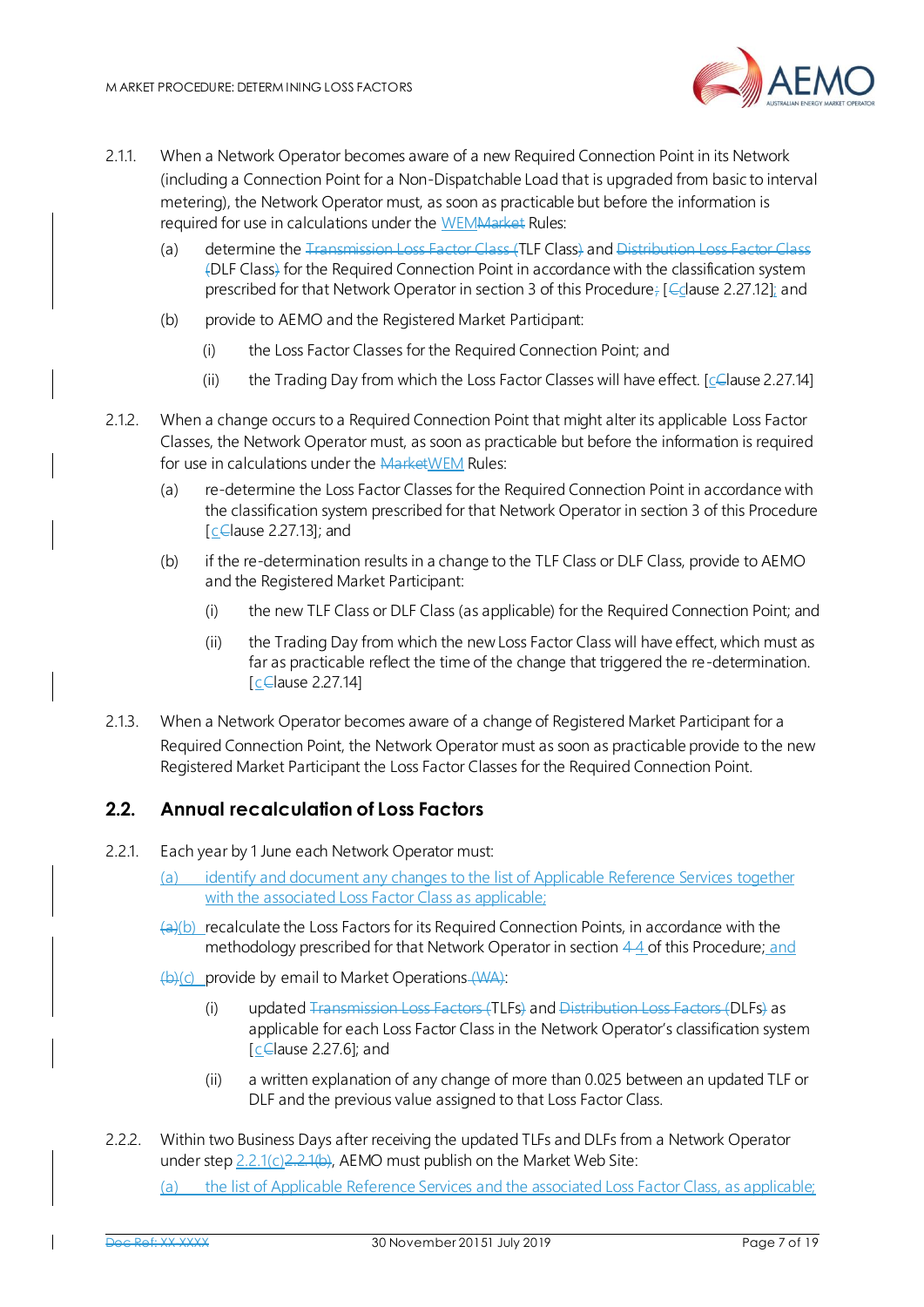

- $\left(\frac{a}{c}\right)$  the updated TLFs and DLFs received from the Network Operator [ $\frac{c}{c}$  ause 2.27.7];
- $\left(\frac{1}{2}\right)$ (c) any written explanation of changes to TLFs or DLFs received from the Network Operator; and
- $\left(\frac{c}{c}\right)$  the Trading Day from which the updated TLFs and DLFs will apply, which must allow sufficient time for Rule Participants to identify and update any submission or forecast data that is dependent on Loss Factors.  $[ $\subseteq$  \square$  auses 2.27.8 and 2.27.9]

## <span id="page-7-0"></span>**2.3. Creation of new Loss Factor Classes**

- 2.3.1. If a Network Operator must develop a new Loss Factor Class to comply with its prescribed classification system then the Network Operator must, as soon as practicable but before a Required Connection Point is assigned to the new Loss Factor Class:
	- (a) calculate the initial TLF or DLF for the new Loss Factor Class in accordance with the methodology prescribed in section 4 of this Procedure; and
	- (b) provide by email to Market Operations, (AAA) the details of the new Loss Factor Class, including its initial TLF or DLF (as applicable). [cClause 2.27.10]
- 2.3.2. If AEMO receives details of a new Loss Factor Class from a Network Operator under step 2.3.1(b), AEMO must within two Business Days publish the details of the new Loss Factor Class and its initial TLF or DLF on the Market Web Site. [celause 2.27.11]

## <span id="page-7-1"></span>**2.4. Reassessment of Loss Factors [clause 2.27.15]**

- 2.4.1. Where a Market Participant believes that:
	- (a) the TLF for a TLF Class has been calculated incorrectly;
	- (b) the DLF for a DLF Class has been calculated incorrectly; or
	- (c) a Required Connection Point has been assigned to the wrong TLF Class or DLF Class,

the Market Participant may apply to AEMO for reassessment in accordance with clause 2.27.15 of the WEM Rules and this Procedure and AEMO must process an application in accordance with this Procedure. [Clause 2.27.15]

- 2.4.2. A Market Participant may seek reassessment for any TLF or DLF applying to a Required Connection Point for which it is the Registered Market Participant.
- 2.4.3. To seek a reassessment the Market Participant must apply by email to Market Operations (VVA) within 15\_Business Days of the Market Participant receiving notification of the TLF or DLF it believes to be in error. The application must outline:
	- (a) the TLF or DLF believed to be in error; and
	- (b) the Market Participant's reasons for believing the TLF or DLF should be a different value.
- 2.4.4. AEMO must acknowledge receipt of an application for reassessment by email within one Business Day.
- 2.4.5. Within two Business Days after receiving an application for reassessment, AEMO must provide by email to the relevant Network Operator a notification which includes:
	- (a) details of the Market Participant's application; and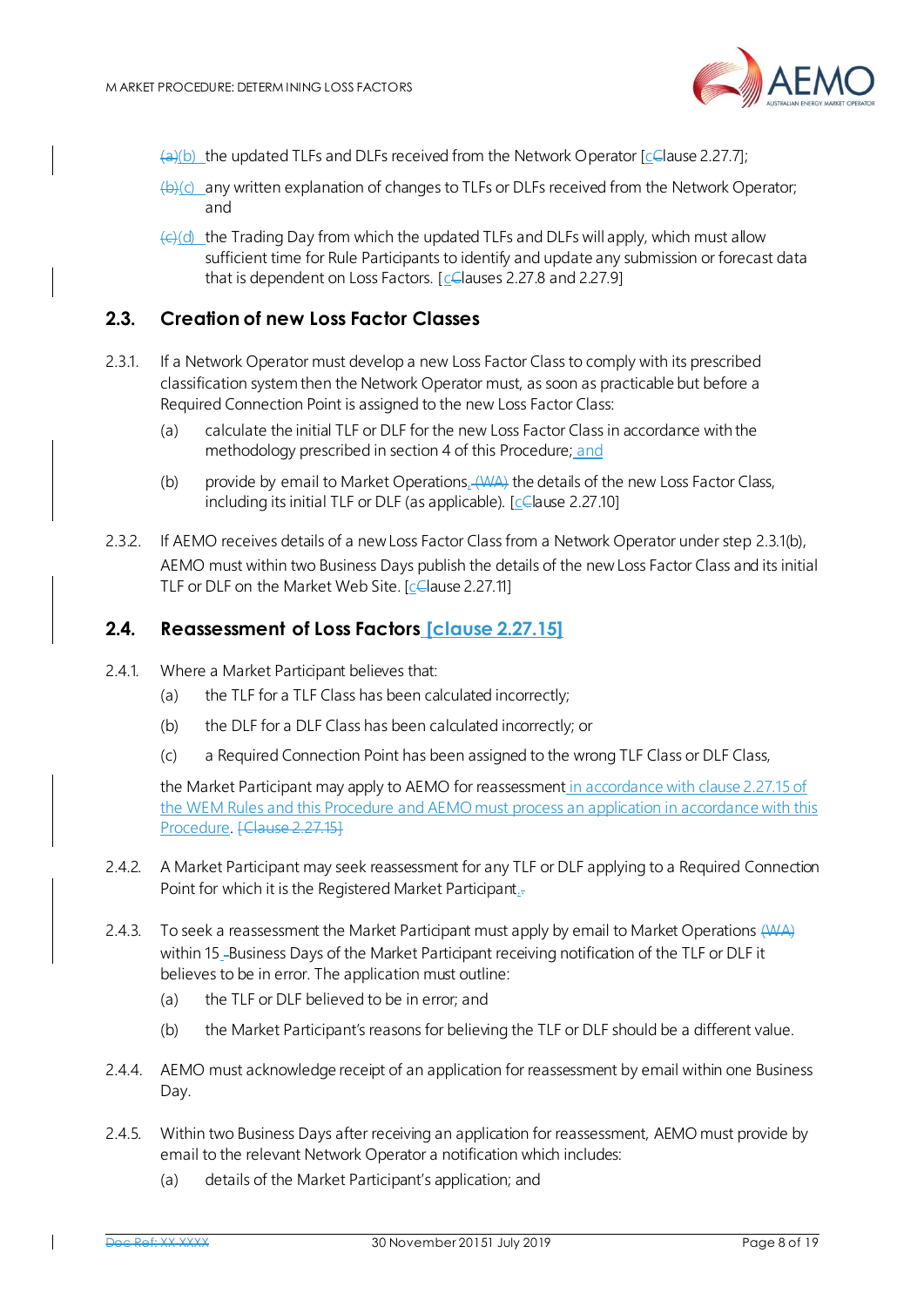

- (b) the levels of audit that AEMO considers likely to be required, which may include any one or more of the following:
	- (i) Level 1 reviewing the reasons provided by the Market Participant for believing the TLF or DLF should be a different value and any reasons provided by the Network Operator for the TLF or DLF value as calculated;
	- (ii) Level 2 reviewing or analysing the data used to calculate the TLF or DLF; and
	- (iii) Level 3 reviewing, replicating or rerunning the models or calculation processes used to calculate the TLF or DLF.
- 2.4.6. Within two Business Days after receiving a notification under step 2.4.52.4.5, the Network Operator must advise AEMO by email:
	- (a) whether or not the Network Operator agrees that the relevant TLF or DLF is in error; and
	- (b) if the Network Operator does not consider the TLF or DLF is in error, the Network Operator's estimate of the reasonable costs it would expect to incur assisting AEMO with an audit.
- 2.4.7. If the Network Operator advises AEMO under step 2.4.6(a) that it agrees the TLF or DLF is in error, then AEMO must within one Business Day notify the Market Participant by email of the Network Operator's agreement.
- 2.4.8. If the Network Operator advises AEMO under step 2.4.6(a) that it does not consider the relevant TLF or DLF to be in error, then AEMO must within two Business Days provide by email to the Market Participant an indicative estimate of the likely costs of an audit, which must include:
	- (a) the estimated costs provided by the Network Operator under step 2.4.6(b); and
	- (b) any reasonable costs, not otherwise included in AEMO's budget, that AEMO expects to incur in conducting an audit.
- 2.4.9. Within five Business Days after receiving an estimate of audit costs the Market Participant must confirm by email to AEMO whether or not it requires AEMO to proceed with the audit.
- <span id="page-8-1"></span><span id="page-8-0"></span>2.4.10. If AEMO receives confirmation from the Market Participant that the Market Participant requires AEMO to proceed with an audit, then AEMO must within two Business Days notify the Network Operator that AEMO will be conducting an audit. The notification must include:
	- (a) details of the Market Participant's application for reassessment;
	- (b) a request for access to the relevant data and calculations used in producing the TLF or DLF for the Loss Factor Class, or determining the Loss Factor Class for the Connection Point (as applicable), which may include:
		- (i) provision of written information to AEMO by the Network Operator; and
		- (ii) access to the Network Operator's premises, systems and personnel for AEMO to review relevant data and calculations, including the Network Operator providing a demonstration of any systems and processes used to calculate Loss Factors or replication of the process used to calculate the Loss Factors in dispute; and
	- (c) a date by which the Network Operator must comply with the request, which must be at least five Business Days from the date of AEMO's notification.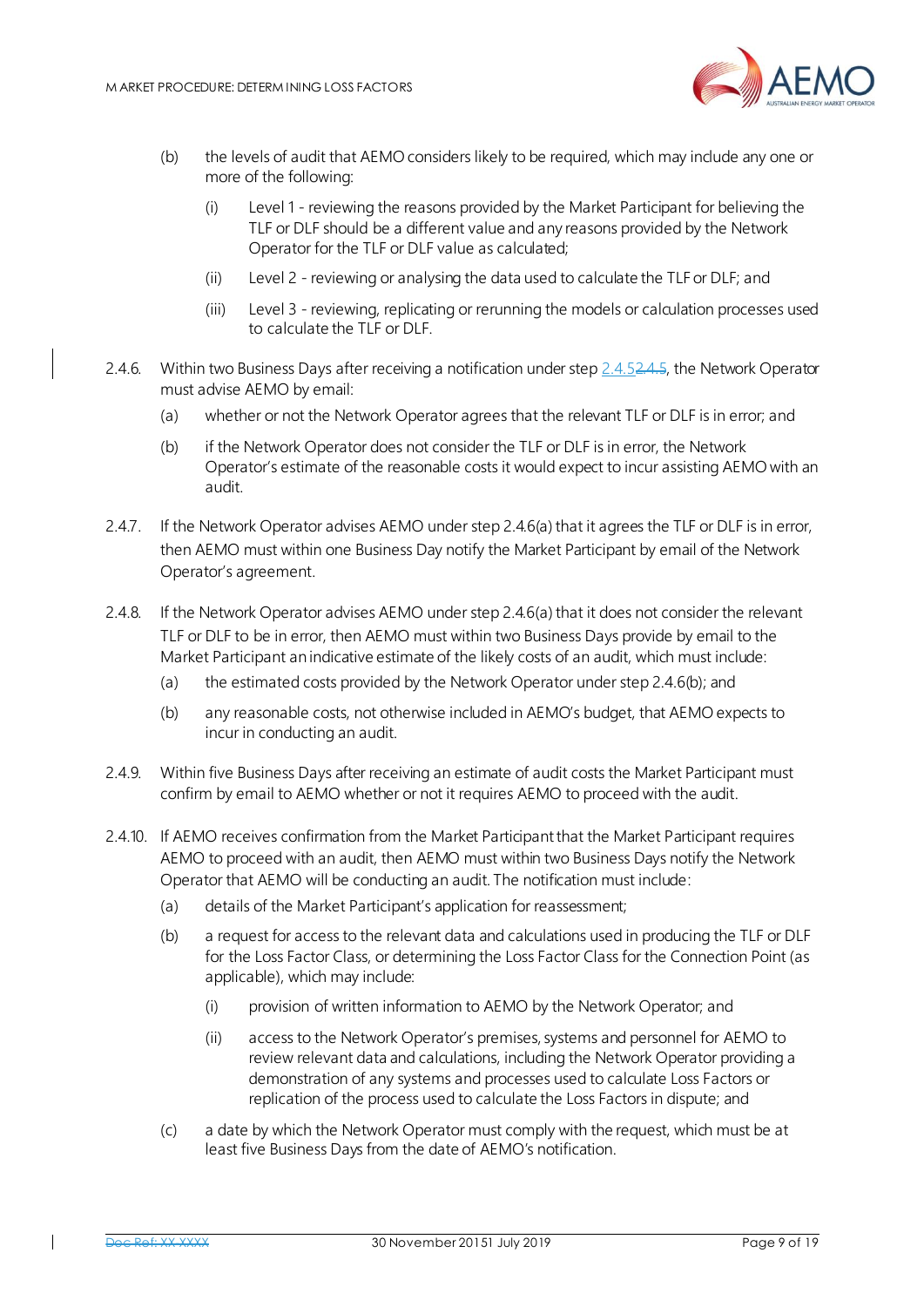

- 2.4.11. AEMO may, at its discretion, aggregate its audit of Loss Factor calculations that are the subject of Market Participant applications for reassessment under section 2.4-2.4 of this Procedure, provided AEMO adheres to the timing parameters outlined in this Procedure for each individual Market Participant's application for reassessment.
- 2.4.12. The Network Operator must comply with a request received under step  $2.4.10(b)2.4.10(b)$  $2.4.10(b)2.4.10(b)$  by the date set out in step  $2.4.10(c)2.4.10(e)$ .
- 2.4.13. Within 20 Business Days after receiving confirmation to proceed with an audit under step 2.4.92.4.9, AEMO must:
	- (a) conduct the audit; and
	- (b) notify by email to the Network Operator and to the Market Participant the findings of the audit.
- 2.4.14. Where an error in the calculation of a TLF or DLF for a Loss Factor Class is identified through an audit conducted under step  $2.4.13(a)2.4.13(a)$  or is confirmed by a Network Operator under step 2.4.6(a)2.4.6(a), AEMO must direct the relevant Network Operator by email to recalculate the TLF or DLF. AEMO may also direct the Network Operator to recalculate any other TLFs or DLFs, where AEMO is of the view that a recalculation is warranted.
- 2.4.15. The Network Operator must provide any recalculated TLFs or DLFs to AEMO as soon as practicable after receipt of AEMO's direction to recalculate.
- 2.4.16. Within two Business Days after receiving a recalculated TLF or DLF from a Network Operator under step 2.4.15, AEMO must publish on the Market Web Site:
	- (a) the recalculated TLF or DLF; and
	- (b) the Trading Day from which the recalculated TLF or DLF will apply, which must allow sufficient time for Rule Participants to identify and update any forecast or submission data that is dependent on Loss Factors.
- 2.4.17. Where an error in the assignment of a Required Connection Point to a Loss Factor Class is identified through an audit conducted under step 2.4.13(a) 2.4.13(a) or is confirmed by a Network Operator under step 2.4.6(a) 2.4.6(a), AEMO must direct the relevant Network Operator by email to correct the error and re-determine the Loss Factor Class.
- 2.4.18. Where directed by AEMO under step 2.4.172.4.17, a Network Operator must as soon as reasonably practicable:
	- (a) correct the error which caused the incorrect assignment;
	- (b) re-determine the Loss Factor Class for the Required Connection Point; and
	- (c) provide to AEMO and the Registered Market Participant:
		- (i) the new TLF Class or DLF Class (as applicable) for the Required Connection Point; and
		- (ii) the Trading Day from which the new Loss Factor Class will apply.
- 2.4.19. The costs of an audit conducted by AEMO under step 2.4.13(a), including any costs incurred by the Network Operator and any costs, not otherwise included in AEMO's budget, incurred by AEMO,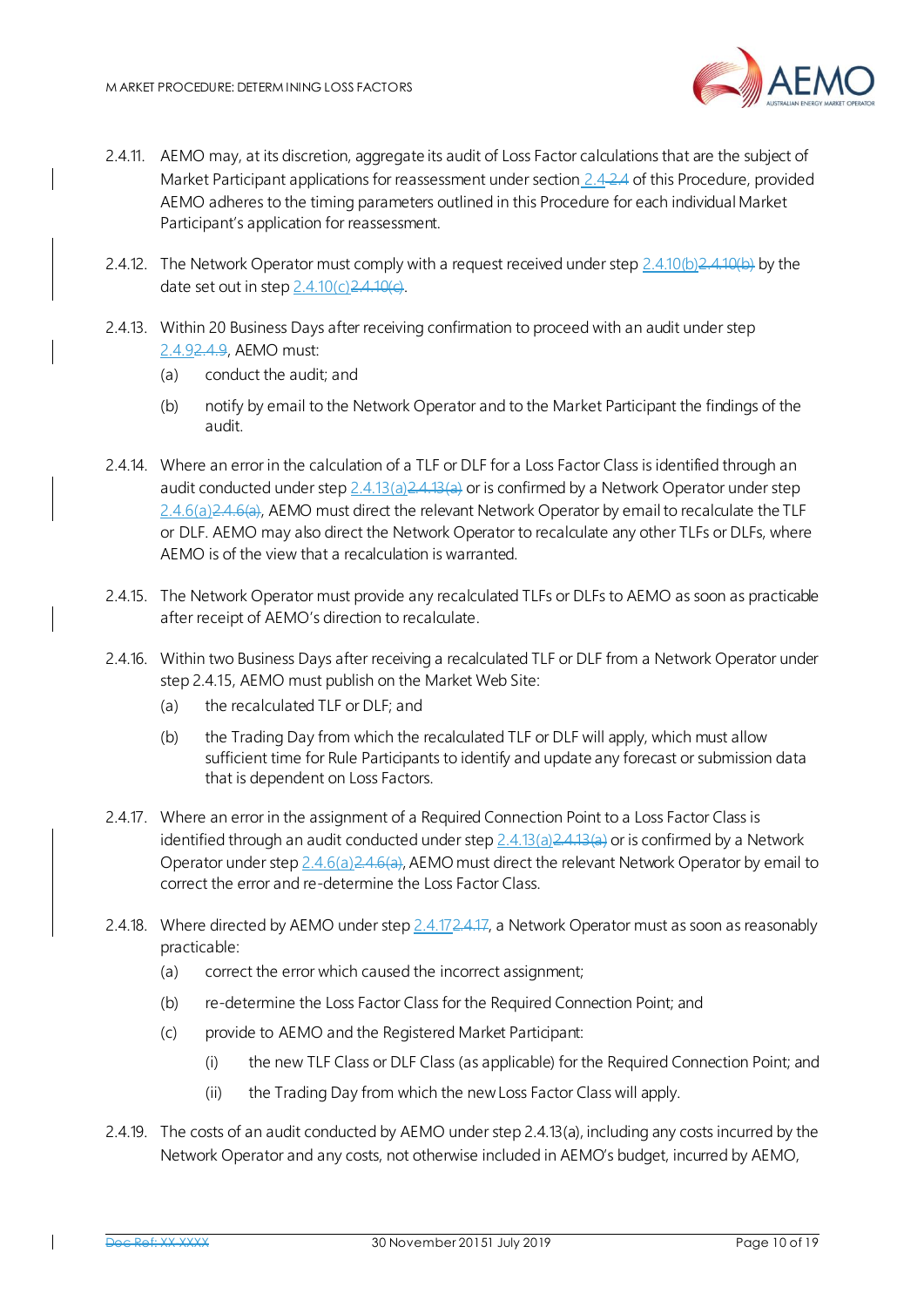

are payable by the Market Participant who made the application for reassessment, unless the audit reveals:

- (a) an error of more than 0.0025 in a TLF of DLF calculation; or
- (b) an incorrect assignment of a Connection Point to a Loss Factor Class,

in which case all costs are payable by the relevant Network Operator. [clause 2.27.15(h)]

#### <span id="page-10-0"></span>**2.5. Failure to provide Loss Factors**

- 2.5.1. In the event a Network Operator fails to provide AEMO with a TLF or DLF, as required in accordance with this Procedure or the WEMMarket Rules, AEMO must use the equivalent TLF or DLF from the previous year until such time as the Network Operator has provided AEMO with a new TLF or DLF and that TLF or DLF as appropriate has taken effect. [clause 2.27.16]
- 2.5.2. Where a Network Operator subsequently provides an updated TLF or DLF, the previous year's TLF or DLF will continue to apply until the commencement of the applicable Trading Day published by AEMO for the updated value in accordance with clause 2.27.8 of the WEM Rules.

## <span id="page-10-1"></span>**3. LOSS FACTOR CLASSIFICATION SYSTEMS [CLAUSE 2.27.4]**

#### <span id="page-10-2"></span>**3.1. Transmission Loss FactorTLF Classes – Western Power**

- <span id="page-10-6"></span><span id="page-10-3"></span>3.1.1. Western Power must define a unique TLF Class for:
	- (a) subject to step -3.1.23.1.2, each Connection Point on its transmission system at which a Scheduled Generator, Non-Scheduled Generator or Load is connected;
	- (b) each Zone Substation on its network;
	- (c) its transmission system as a whole as the  $\frac{1}{2}$ Transmission SWIN Average  $\frac{1}{2}$  TLF Class; and
	- (d) the group of Substations assigned to the Urban and CBD Pricing Zones ("Transmission") Urban Average TLF Class").
- <span id="page-10-5"></span><span id="page-10-4"></span>3.1.2. Where multiple physical transmission connections at a Substation are identified as a single Connection Point by Western Power in an Access Contract, Western Power may define a single TLF Class to apply to each Scheduled Generator, Non-Scheduled Generator or Load connected through at that Connection Point.
- <span id="page-10-7"></span>3.1.3. Western Power must assign each Required Connection Point on its network to a TLF Class in accordance with the following:
	- (a) if the Connection Point is on the transmission system it must be assigned to the specific TLF Class for the Connection Point prescribed in step  $3.1.1(a)3.1.1(a)$  $3.1.1(a)3.1.1(a)$ ; or else
	- (b) if the Connection Point:
		- (i) is contracted on any of the followingan Applicable Reference Service that is only available to Connection Points with Peak Consumption less than 1,000 kVAs:; or
			- 1. A1 Anytime Energy (Residential) Exit Service;
			- 2. A2 Anytime Energy (Business) Exit Service;
			- 3. A3 Time of Use Energy (Residential) Exit Service;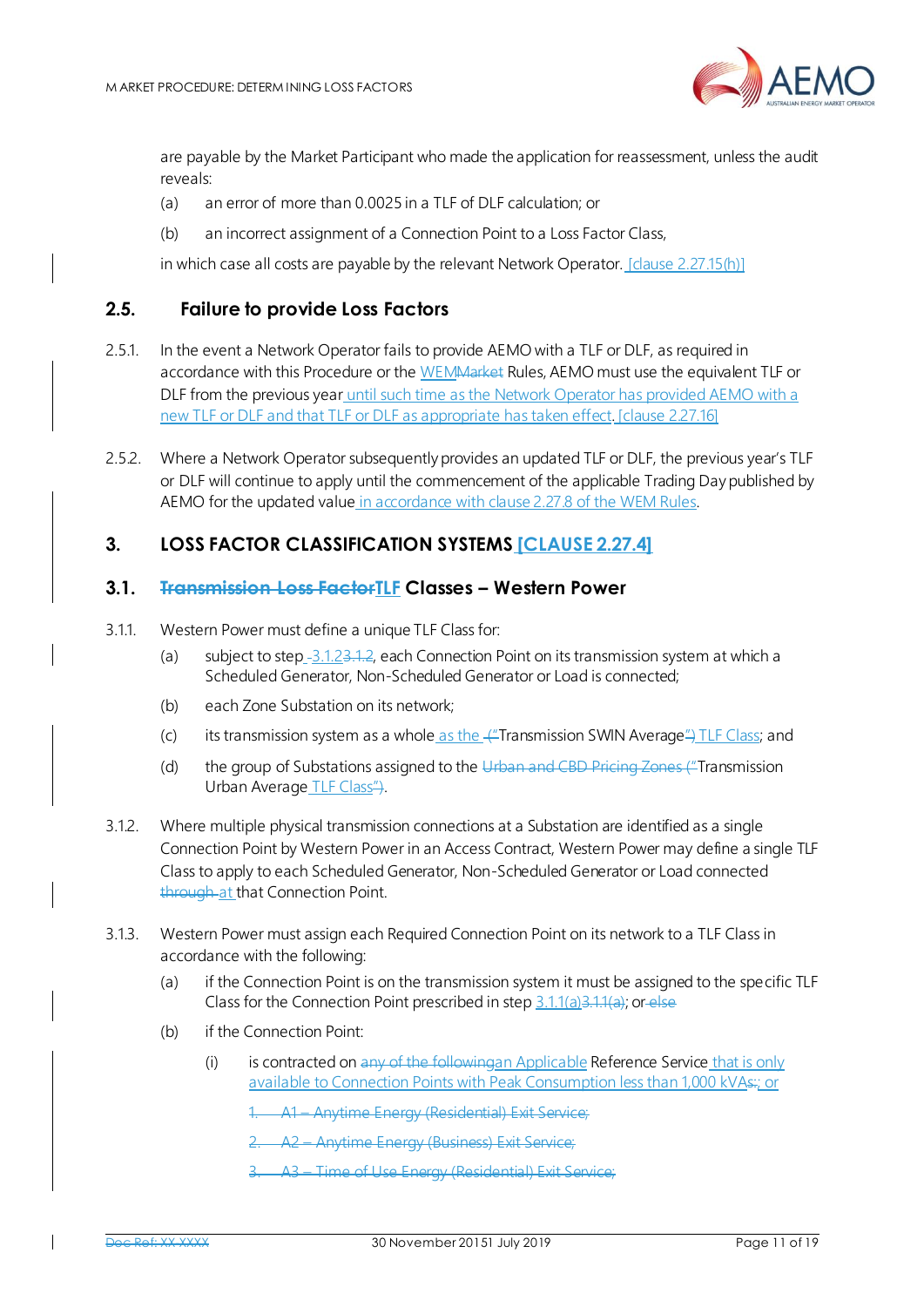

- Time of Use Energy (Business) Exit Service;
- 5. A5 High Voltage Metered Demand Exit *Service;*
- 6. A6 Low Voltage Metered Demand Exit Service;
- 7. C1 Anytime Energy (Residential) Bi-directional Service;
- 8. C2 Anytime Energy (Business) Bi-direct*ional Service;*
- 9. C3 Time of Use Energy (Residential) Bi-directional Service; or
- C4 Time of Use Energy (Business) Bi-directional Service; or
- C5 High Voltage Metered Demand Bi-directional Service;
- C6 Low Voltage Metered Demand Bi-directional Service;
- (ii) is an Exit Point withhas Peak Consumption less than 1,000 kVA,

it must be assigned to the Transmission SWIN Average TLF Class prescribed in step 3.1.1([c\)3.1.1\(c\)](#page-10-4); or else

- (c) if the Connection Point has Peak Consumption greater than or equal to 1,000 kVA and:
	- (i) the associated Substation identified in an Access Contract; or
	- (ii) the electrically closest Substation (if a Substation is not identified in the Access Contract),

is in the Urban or CBD Pricing Zones, the Connection Point must be assigned to the Transmission Urban Average TLF Class prescribed in step 3.1.1([d\)3.1.1\(d\)](#page-10-5); or else

- (d) if a specific Substation is identified in the Access Contract for the Connection Point, the Connection Point must be assigned to the TLF Class prescribed in step  $3.1.1(b)3.1.1(b)$  $3.1.1(b)3.1.1(b)$  for that Substation; or else
- (e) the Connection Point must be assigned to the TLF Class prescribed in step  $3.1.1(b)3.1.1(b)$  $3.1.1(b)3.1.1(b)$  for the electrically closest Substation.
- 3.1.4. Western Power must assign the Notional Wholesale Meter to the Transmission SWIN Average TLF Class prescribed in step  $3.1.1(c)3.1.1(c)$  $3.1.1(c)3.1.1(c)$ .

#### <span id="page-11-0"></span>**3.2. Distribution Loss FactorDLF Classes – Western Power**

- 3.2.1. Western Power must define a unique DLF Class for:
	- (a) Connection Points on the transmission system ("Transmission Connected");
	- (b) Connection Points connected to the network at the distribution busbar of a Zone Substation ("Zone Substation Connected");
	- each Connection Point on the distribution system for which Western Power determines under step 3.2.3 that a specific DLF Class is required;

(c)

- (d) each of the Applicable Reference Services-listed-in step 3.1.3(b)(i); and
- (e) the Notional Wholesale Meter.
- 3.2.2. Where a site that is supplied by multiple distribution feeders is identified as a single Connection Point by Western Power in an Access Contract and Western Power defines a specific DLF Class for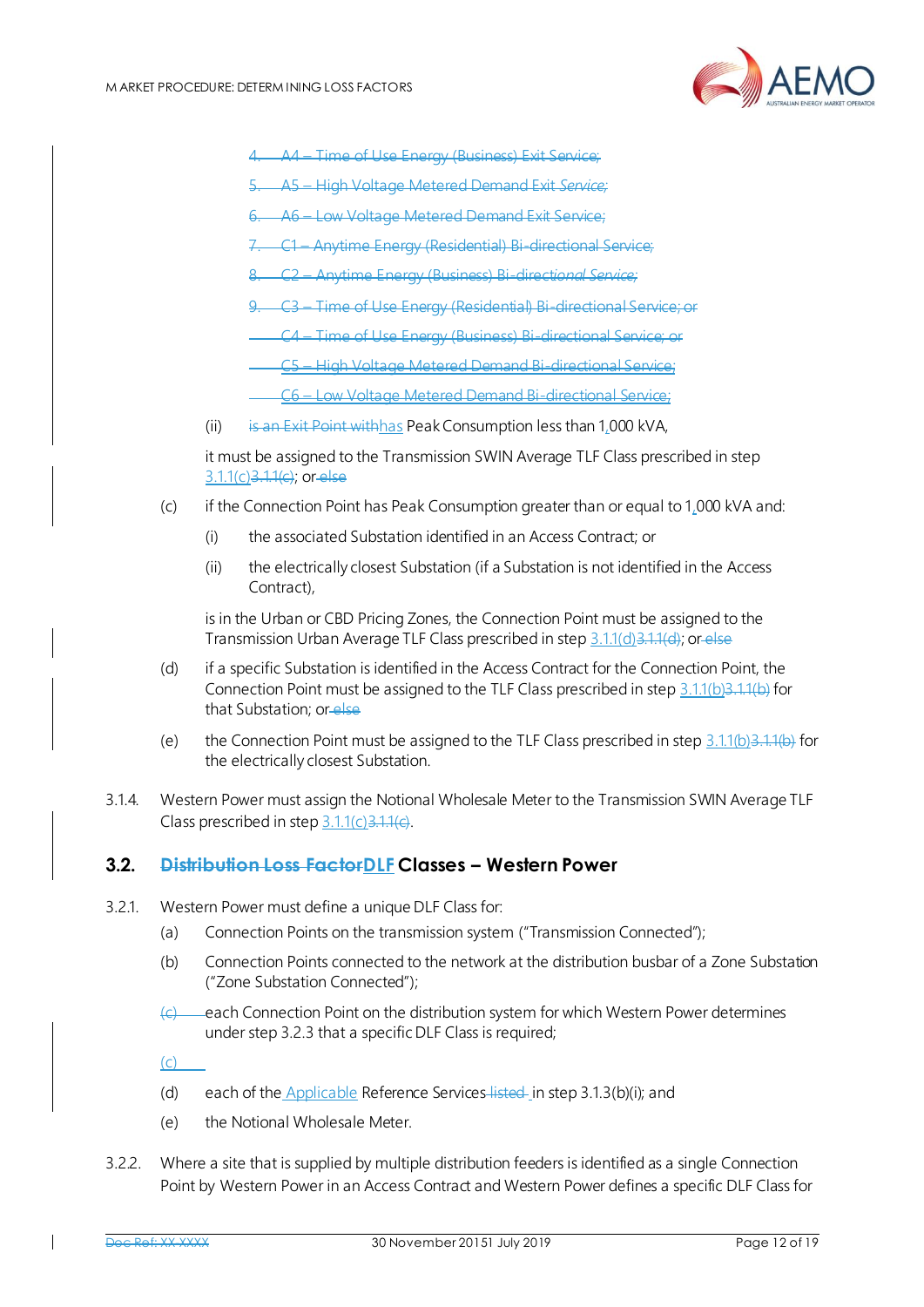

the Connection Point, then that DLF Class will be assigned to each National Metering Identifier (NMI) associated with the Connection Point.

- 3.2.3. Western Power must assign each Required Connection Point on its network to a DLF Class in accordance with the following:
	- (a) if the Connection Point is on the transmission system then it must be assigned to the Transmission Connected DLF Class prescribed in step 3.2.1(a)3.2.1(a); or else
	- (b) if the Connection Point is connected to the network at the distribution busbar of a Zone Substation, it must be assigned to the Zone Substation Connected DLF Class prescribed in step 3.2.1(b) 3.2.1(b); or else
	- (c) if a Scheduled Generator, Non-Scheduled Generator, Dispatchable Load or Interruptible Load is connected through the Connection Point, then the Connection Point must be assigned to a specific DLF Class defined for it in step  $3.2.1(c)$  $3.2.1(c)$ ; or else
	- (d) if the Connection Point is contracted on one of the Applicable Reference Services listed in step  $3.1.3$ (b) $3.1.3$ (b) then it must be assigned to the DLF Class prescribed for the relevant Applicable Reference Service in step 3.2.1(d) 3.2.1(d); or else
	- (e) if the Connection Point is:
		- (i) an Exit Point withhas Peak Consumption greater than 7,000 kVA; or
		- (ii) an Entry Point,

it must be assigned to a specific DLF Class defined for it in step  $3.2.1(c)3.2.1(c)$ ; or else

- (f) if the Connection Point has Peak Consumption less than  $1,000$  kVA then:
	- (i) if the Connection Point is connected to the distribution system at low voltage (nominally 415 volts or less) and is located at a residential premise or a premise occupied by a voluntary/charitable organisation, it must be assigned to the Anytime Energy (Residential) Exit Service DLF Class-prescribed in step 3.2.1(d); or
	- (ii) if the Connection Point is connected to the distribution system at low voltage (nominally 415 volts or less) and is located at a commercial premise, it must be assigned to the Anytime Energy (Business) Exit Service DLF Class-prescribed in step\_3.2.1(d); or
	- (iii) if the Connection Point is connected to the distribution system at high voltage (nominally greater than 415 volts), it must be assigned to the High Voltage Metered Demand Exit Service DLF Class-prescribed in step 3.2.1(d); or else
- (g) if the Connection Point is located greater than 10 km from:
	- (i) the associated Substation identified in an Access Contract; or
	- (ii) the electrically closest Substation (if a Substation is not identified in the Access Contract),

it must be assigned to a specific DLF Class defined for it in step  $3.2.1(c)3.2.1(c)$ ; or else

(h) if the Registered Market Participant has requested Western Power to calculate a specific DLF for the Connection Point at the Market Participant's expense in step 3.2[.53.2.5](#page-13-2) or step 3.2.73.2.7, the Connection Point must be assigned to a specific DLF Class defined for it in step 3.2.1(c) 3.2.1(e); or else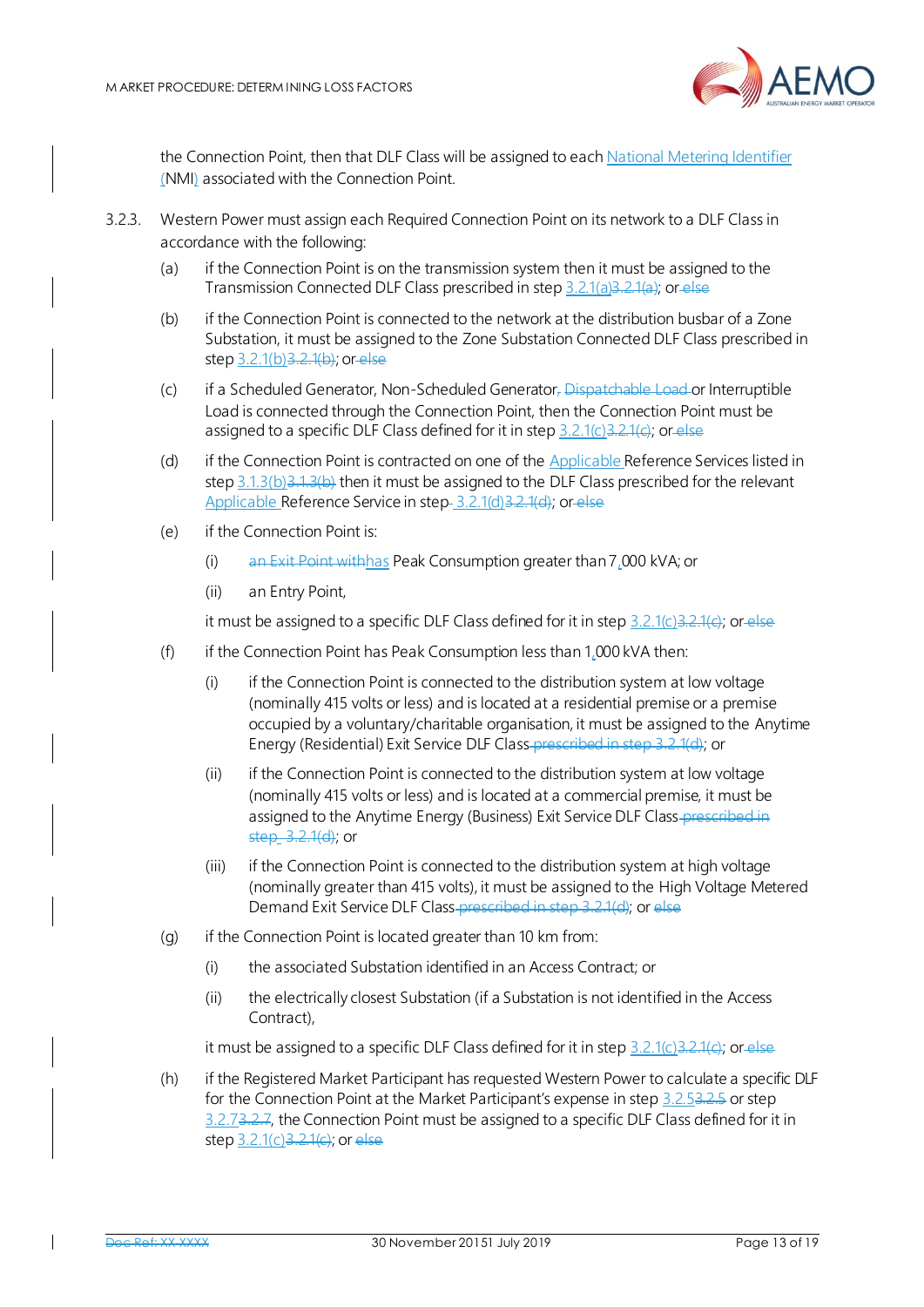

- (i) if the Connection Point is connected to the distribution system at high voltage (nominally greater than 415 volts) it must be assigned to the High Voltage Metered Demand Exit Service DLF Class prescribed in step 3.2.1(d); or else
- (j) the Connection Point must be assigned to the Low Voltage Metered Demand Exit Service DLF Class prescribed in step 3.2.1(d).
- 3.2.4. Western Power must assign the Notional Wholesale Meter to the Notional Wholesale Meter DLF Class prescribed in step  $3.2.1(e)3.2.1(e)$ .

Requests for individual DLF calculations for eligible Connection Points

- <span id="page-13-2"></span>3.2.5. If a Required Connection Point on Western Power's network:
	- (a) has Peak Consumption between 1,000 kVA and 7,000 kVA inclusive; and
	- (b) is located 10 km or less from:
		- (i) the associated Substation identified in an Access Contract; or
		- (ii) the electrically closest Substation (if a Substation is not identified in the Access Contract),

the Registered Market Participant may request Western Power to calculate a specific DLF for the Connection Point at the Market Participant's expense, by notifying the Western Power account manager assigned to the Market Participant in writing.

- <span id="page-13-3"></span>3.2.6. Before recalculating its DLFs each year under step 2.2.12.2.1, Western Power must:
	- (a) identify those Connection Points that are eligible to have an individual DLF calculated at the Registered Market Participant's expense; and
	- (b) provide each affected Market Participant, through its Western Power account manager, with a list of its eligible Connection Points and request that the Market Participant confirm for which of these Connection Points an individual DLF is required.
- 3.2.7. If a Market Participant receives a notification under step 3.2.6(b) 3.2.6(b), then within 10 Business Days it must notify its Western Power account manager, in writing, for which of its eligible Connection Points it requires the calculation of an individual DLF.

# <span id="page-13-0"></span>**4. LOSS FACTOR CALCULATION METHODOLOGIES**

## <span id="page-13-1"></span>**4.1. Transmission Loss FactorTLF Methodology – Western Power**

Annual recalculation of Transmission Loss FactorsTLFs

- 4.1.1. Western Power must select an appropriate industry standard program as its TLF Calculation Program.
- 4.1.2. Western Power must compile schedules of historical network load (exit) and generation (entry) energy quantities for each Trading Interval in the TLF Analysis Period, for each physical transmission connection on the boundary of its transmission system for which this information is available.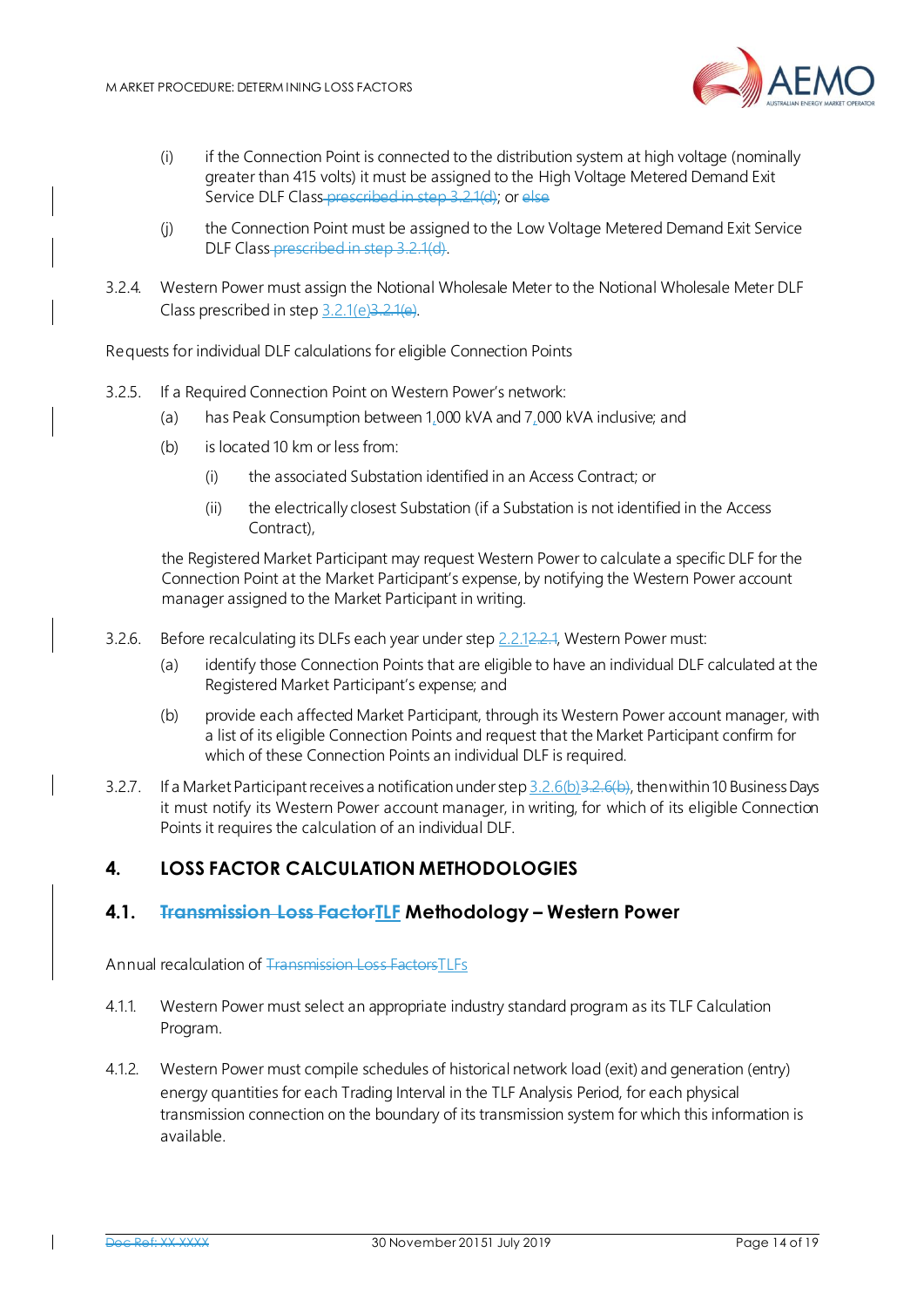

- 4.1.3. Where a physical transmission connection is used for both entry and exit, Western Power must compile separate schedules for each (i.e. entry and exit quantities must not be netted against one another).
- 4.1.4. Western Power must allocate each physical transmission connection on the boundary of its transmission system to a TLF Class as follows:
	- (a) if the physical transmission connection is identified as part or all of a Connection Point by Western Power in an Access Contract, then the physical transmission connection must be assigned to the TLF Class defined for that Connection Point in step  $3.1.1(a)3.1.1(a)$  $3.1.1(a)3.1.1(a)$ ; or
	- (b) if the physical connection point provides a connection to the distribution system then it must be assigned to the TLF Class defined for the relevant Zone Substation in step 3.1.1([b\)3.1.1\(b\)](#page-10-6).
- 4.1.5. Where a single physical transmission connection is allocated to a TLF Class, Western Power must allocate the schedules of exit data and/or entry data (as applicable) for the physical transmission connection to that TLF Class.
- 4.1.6. Where multiple physical transmission connections are allocated to a TLF Class, Western Power must summate the schedules of exit and/or entry data (as applicable) compiled in step 4.1.24.1.2 for the physical transmission connection to produce single schedules of exit data and/or entry data (as applicable) for that TLF Class.
- <span id="page-14-0"></span>4.1.7. For any Trading Interval in the TLF Analysis Period, if total generation (as measured by the sum of the entry schedules identified in step  $4.1.24.1.2$ ) does not equal total load (as measured by the sum of the exit schedules identified in step  $4.1.24.1.2$ ) +/-10%, then Western Power must exclude the data for that Trading Interval from the schedules determined for each TLF Class in steps 4.1.54.1.5 and 4.1.64.1.6.
- 4.1.8. Western Power must sufficiently document the source and processing of the generation and load information it uses to calculate TLFs to allow it to be reviewed should the information become subject to an AEMO audit.
- 4.1.9. Western Power must compile network topology information that reflects the actual system configuration, impedance and state, using its TLF Calculation Program. The base load flow case must include as commissioned equipment as at 31 March in the relevant year and be representative of the typical system operating state consistent with the Western Power Drawing No TS1 (Transmission System Diagram).
- 4.1.10. Western Power must load the schedules described in steps 4.1.54.1.5 and 4.1.64.1.6, as amended as appropriate in step [4.1.7](#page-14-0)-4.1.7, into its TLF Calculation Program.
- 4.1.11. Western Power must have in place processes:
	- (a) to examine the information files for errors, including missing or erroneous data; and
	- (b) for reloading the correct information and recalculating data, as required, including a process to check that any error or changes required have been fixed.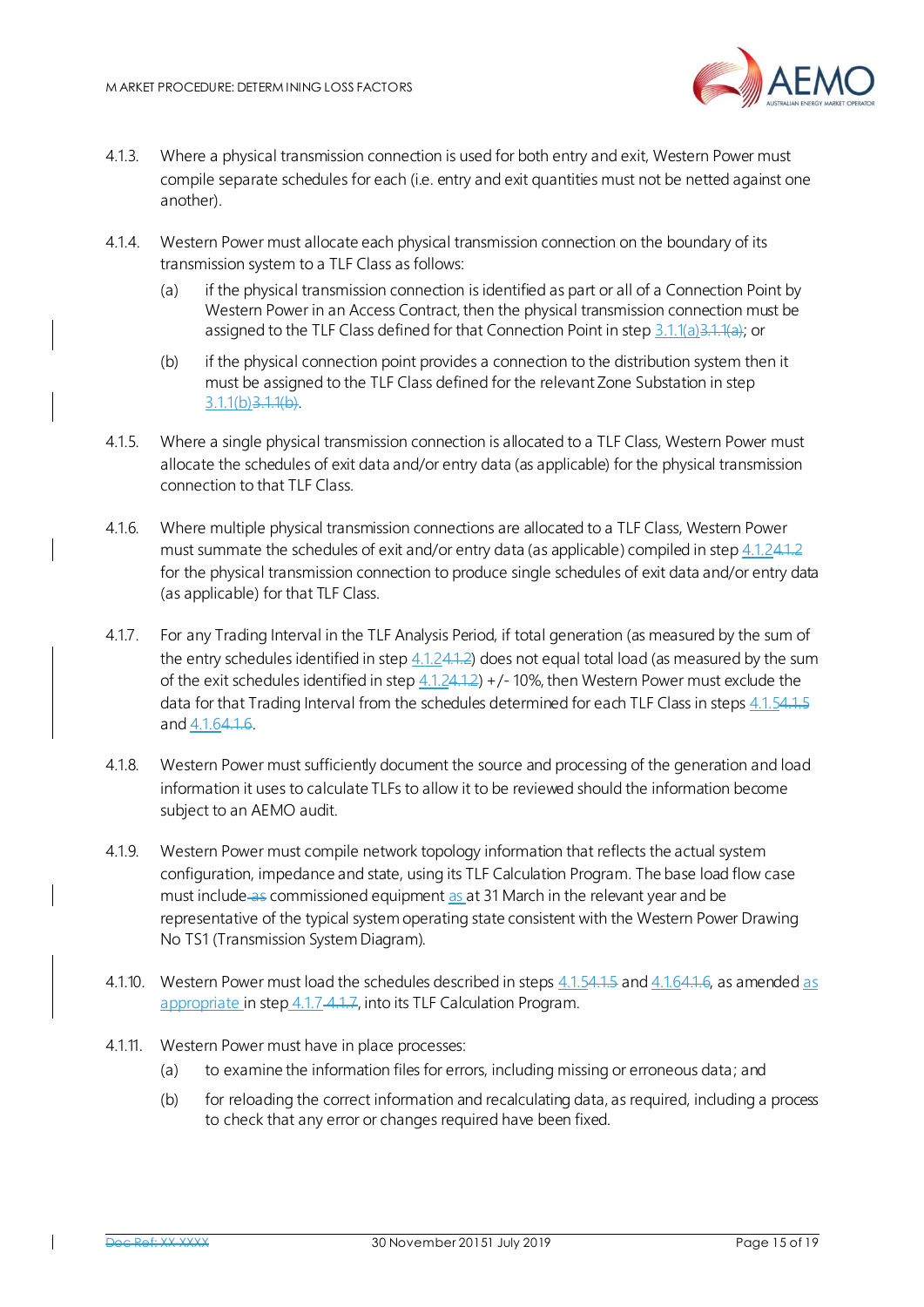

- <span id="page-15-1"></span>4.1.12. Western Power must use its TLF Calculation Program to calculate static average marginal Lloss fFactors for each modelled Eexit Point and eEntry Ppoint. The calculation must involve the following steps:
	- (a) a load flow is solved for each Trading Interval in the TLF Analysis Period (except for Trading Intervals excluded in step 4.1[.74.1.7](#page-14-0)) using the energy schedules compiled for each modelled Eentry Point and Eexit pPoint;
	- (b) a marginal Lloss fFactor is calculated for each modelled Eentry Point and Eexit  $p$ Point for each Trading Interval with respect to the Reference Node; and
	- (c) the static average marginal Lloss Ffactor for each modelled Eentry Point or  $eE$ xit  $p$ Point is calculated as the energy weighted average of the marginal  $L$ loss  $E$ factors calculated for that Connection Ppoint.
- <span id="page-15-2"></span>4.1.13. If either an Eentry pPoint or an eExit pPoint (but not both) was modeled for a TLF Class in step 4.1.1[24.1.12](#page-15-1) then Western Power must determine the TLF for that TLF Class to be the static average marginal Lloss fFactor calculated for that Eentry  $\frac{\partial P}{\partial x}$  oint or  $\frac{\partial P}{\partial y}$  and  $\frac{\partial P}{\partial x}$  applicable) in step  $4.1.12(c)4.1.12(c)$  $4.1.12(c)4.1.12(c)$ .
- 4.1.14. If both an Eentry pPoint and an eExit pPoint were modeled for a TLF Class in ste[p 4.1.12](#page-15-1)4.1.12 then Western Power must determine the TLF for that TLF Class to be the energy weighted average of the static average marginal Lloss Ffactors calculated for the Eentry pPoint and the Eexit pPoint in step  $4.1.12(c)4.1.12(c)$ .
- 4.1.15. Western Power must calculate the TLF for the Transmission SWIN Average TLF Class as the energy weighted average of all the static average marginal Lloss Efactors calculated for eExit pPoints in step\_[4.1.12\(c\)](#page-15-2)4.1.12(c).
- 4.1.16. Western Power must calculate the TLF for the Transmission Urban Average TLF Class as the energy weighted average of all the static average marginal Lloss f Eactors calculated for Eexit pPoints for TLF Classes defined for Substations in the 'Urban' and 'CBD' Pricing Zones.

Calculation of a Transmission Loss FactorTLF for a new Transmission Loss FactorTLF Class

- 4.1.17. If a new Substation is commissioned then Western Power must assign the TLF of the electrically nearest Substation to any new TLF Classes defined for the new Substation or its Connection Points in steps 3.1.1([a\)\(a\)3.1.1\(a\)](#page-10-3) or 3.1.1([b\)3.1.1\(b\)](#page-10-6), until specific TLFs are determined for these TLF Classes in the next annual recalculation of Loss Factors.
- 4.1.18. If a new Connection Point is connected to an existing Substation then Western Power must assign the TLF for that Substation to the new TLF Class defined for the Connection Point in step 3.1.1(a) 3.1.1(a), until a specific TLF is determined for this TLF Class in the next annual recalculation of Loss Factors.

#### <span id="page-15-0"></span>**4.2. Transmission Distribution Loss FactorDLF Methodology – Western Power**

Annual recalculation of Transmission Distribution Loss FactorsDLFs

4.2.1. Western Power must determine from its information systems: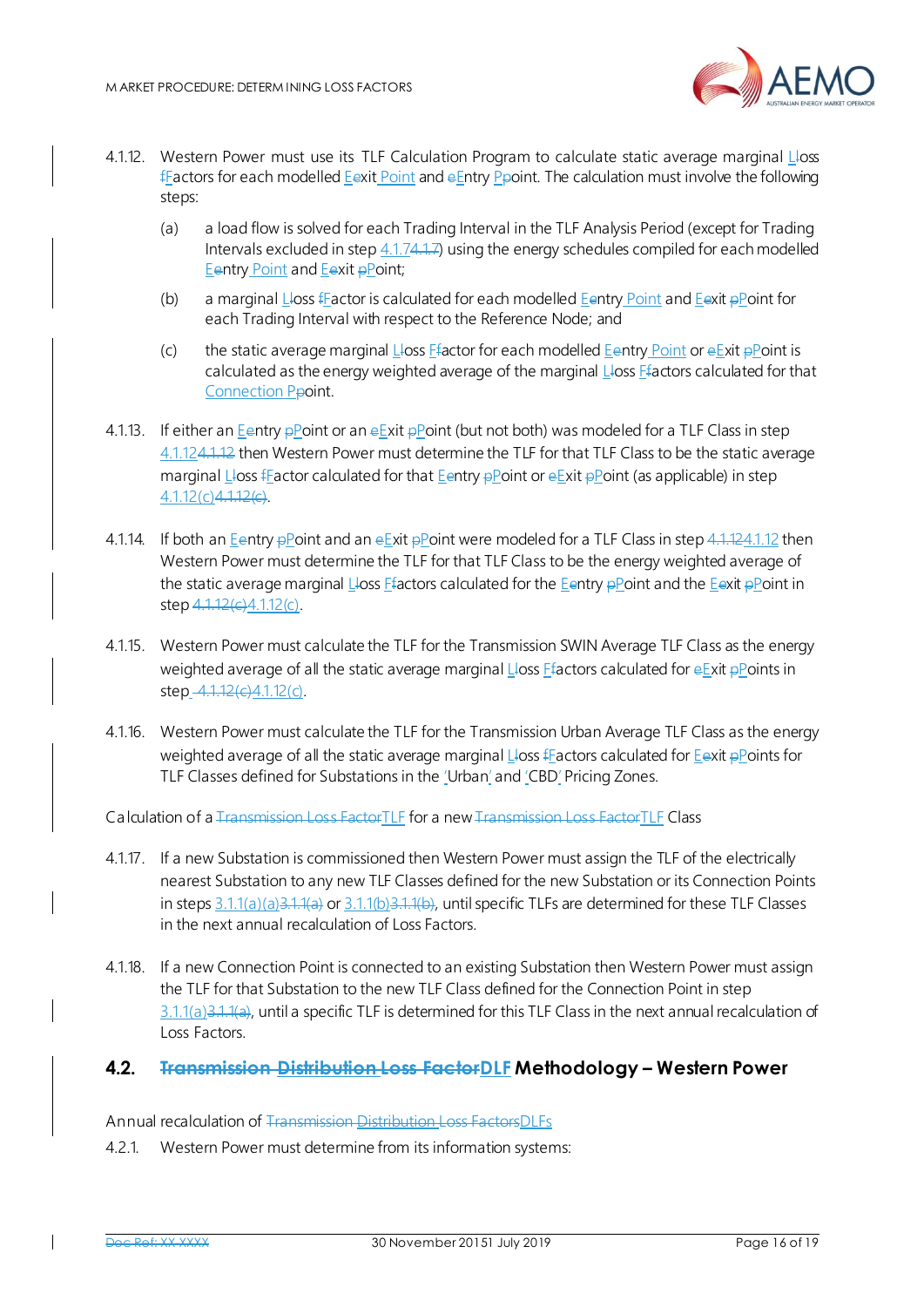

- (a) the total net kWh consumption from its distribution system over the DLF Analysis Period ("Total Sales"); and
- (b) the total kWh distribution losses over the DLF Analysis Period ("Total Losses").
- 4.2.2. Western Power must assign a DLF to the Zone Substation Connected DLF Class that reflects typical Zone Substation transformer losses incurred by a Connection Point connected to the network at the distribution busbar of a Zone Substation.
- <span id="page-16-0"></span>4.2.3. Western Power must identify each Connection Point on its distribution system for which:
	- (a) the calculation of an individual DLF is required under steps  $3.2.3(c)$ ,  $3.2.3(e)$  or  $3.2.3(q)$ ; or
	- (b) the Registered Market Participant has confirmed that an individually calculated DLF is required in step 3.2.7.
- 4.2.4. For each Connection Point identified in step 4.2.[34.2.3](#page-16-0), Western Power must:
	- (a) compile details of the Connection Point's maximum demand or  $D$  declared  $S$ ent-o Out Ccapacity (as applicable), network configuration and feeder peak demand, where these details may be sourced from historical data in Western Power's information systems or from forecasted values if Western Power considers these to be more appropriate;
	- (b) use an appropriate industry software package to calculate an individual DLF for the Connection Point using the formula and methodology detailed in Schedule 4 of the *Electricity Distribution Regulations 1997*; and
	- (c) assign the calculated DLF to the DLF Class defined for that Connection Point.
- <span id="page-16-1"></span>4.2.5. Where an individual DLF must be calculated determined for a site that is supplied by multiple distribution feeders but is identified as a single Connection Point by Western Power in an Access Contract, Western Power must determine DLFs for each feeder as described in step 4.2.4([b\)4.2.4\(b\)](#page-16-1), and then calculate the DLF for the DLF Class as the average of the calculated DLFs.
- 4.2.6. Western Power must determine the DLFs for the High Voltage Metered Demand Exit Service DLF Class and the Low Voltage Metered Demand Exit Service DLF Class using appropriate assumptions with regard to losses on high voltage lines and in distribution transformers.
- 4.2.7. Western Power must apply the DLFs calculated in steps 4.2.2, 4.2.4 and 4.2.6 to the total net kWh consumption ("sales") for the applicable Connection Points to calculate the losses attributable to these Connection Points over the DLF Analysis Period.
- 4.2.8. Western Power must allocate the remaining losses (i.e. Total Losses minus losses calculated in step 4.2.7) amongst the remaining Connection Points on the distribution system according to their contracted Applicable Reference Service, based on the estimated relative contribution to peak load losses of typical customers on each of the relevant Applicable Reference Services.
- 4.2.9. Western Power must use the losses assigned to each Applicable Reference Service in step 4.2.8 and the sales for each of these Applicable Reference Services over the DLF Analysis Period to calculate DLFs for each of the following DLF Classes for the Applicable Reference Services determined in step 3.1.3(b)(i).
- Anytime Energy (Residential) Exit Service DLF Class:
- (b) Anytime Energy (Business) Exit Service DLF Class;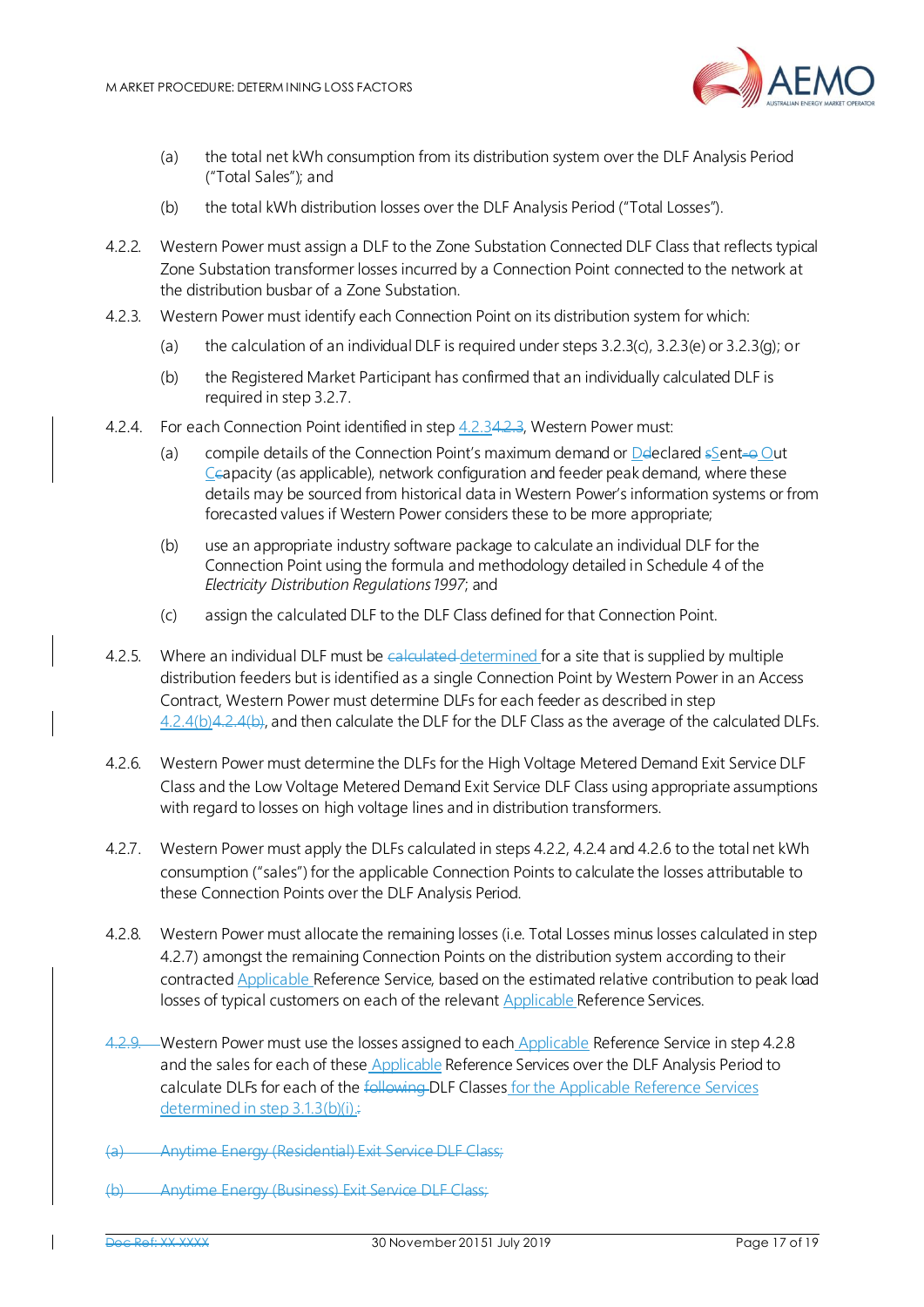

- Time of Use Energy (Residential) Exit Service DLF Class;
- Time of Use Energy (Business) Exit Service DLF Class;
- (e) Anytime Energy (Residential) Bi-directional Service DLF Class;
- Anytime Energy (Business) Bi-directional Service DLF Class:
- (g) Time of Use Energy (Residential) Bi-directional Service DLF Class; and

(h)4.2.9.Time of Use Energy (Business) Bi-directional Service DLF Class.

- 4.2.10. Western Power must apply the DLFs calculated in step 4.2.94.2.9 to the sales for the applicable (interval metered) Required Connection Points to calculate the losses attributable to these Connection Points over the DLF Analysis Period.
- 4.2.11. Western Power must calculate the DLF for the Notional Wholesale Meter DLF Class as one plus the ratio of the remaining losses (i.e. Total Losses minus losses calculated in steps 4.2.74.2.7 and 4.2.104.2.10) to the remaining sales (i.e. Total Sales minus sales for the Connection Points whose losses were calculated in steps 4.2.74.2.7 and 4.2.104.2.10).
- 4.2.12. Western Power must assign a DLF of one to the Transmission Connected DLF Class.

Calculation of a Distribution Loss Factor for a new Distribution Loss Factor Class

4.2.13. If a Market Participant requests Western Power to calculate an individual DLF for a Connection Point in step 3.2.[53.2.5](#page-13-2), Western Power must calculate the individual DLF using the methodology outlined in step 4.2.44.2.4 of this Procedure.

## <span id="page-17-0"></span>**5. DOCUMENTATION, PROCESS CHANGE AND REVIEW**

#### <span id="page-17-1"></span>**5.1. Documentation requirements**

- 5.1.1. A Network Operator must have in place internal procedures for calculating Loss Factors.
- 5.1.2. A Network Operator must sufficiently document all of its methodologies, models, software, data sources and internal procedures used for Loss Factor calculation to allow for these to be reviewed should the Loss Factor calculations become subject to an AEMO audit under step 2.4.13(a) or review under step 5.3.1.
- 5.1.3. If requested by AEMO, a Network Operator must assist AEMO in responding to a query raised by or on behalf of a Rule Participant about the processes used by the Network Operator to calculate Loss Factors.

## <span id="page-17-2"></span>**5.2. Changes to a Network Operator's Loss Factor calculation processes**

<span id="page-17-3"></span>5.2.1. A Network Operator must obtain approval from AEMO before it makes a material change to the methodologies, models, software, data sources or internal procedures it uses for Loss Factor